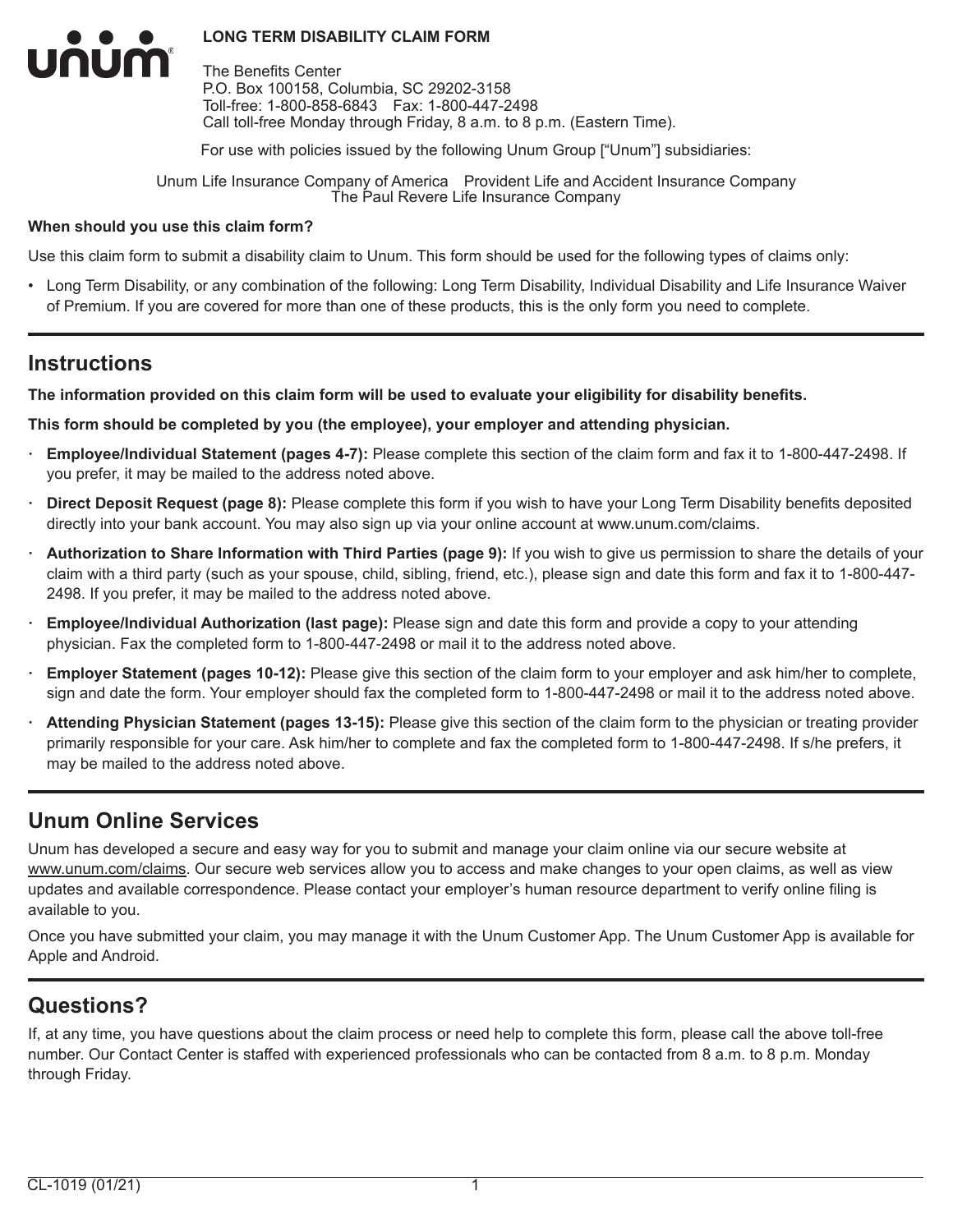UNUM

# **Instructions (continued) / Claim Fraud Statements**

# **Fraud Warning**

For your protection, the laws of several states, including Alaska, Arizona, Arkansas, Delaware, Idaho, Indiana, Louisiana, Maine, Maryland, New Mexico, Ohio, Oklahoma, Rhode Island, Tennessee, Texas, Virginia, Washington, and West Virginia require the following statement to appear on this claim form:

Any person who knowingly and with the intent to injure, defraud or deceive an insurance company presents a false or fraudulent claim for payment of a loss or benefit or knowingly presents false information in an application for insurance is guilty of a crime and may be subject to fines and confinement in prison.

# **Fraud Warning for Alabama Residents**

For your protection, Alabama law requires the following to appear on this claim form:

Any person who knowingly presents a false or fraudulent claim for payment of a loss or benefit or who knowingly presents false information in an application for insurance is guilty of a crime and may be subject to restitution fines or confinement in prison, or any combination thereof.

### **Fraud Warning for California Residents**

For your protection, California law requires the following to appear on this claim form:

Any person who knowingly presents a false or fraudulent claim for the payment of a loss is guilty of a crime and may be subject to fines and confinement in state prison.

# **Fraud Warning for Colorado Residents**

For your protection, Colorado law requires the following to appear on this claim form:

It is unlawful to knowingly provide false, incomplete, or misleading facts or information to an insurance company for the purpose of defrauding or attempting to defraud the company. Penalties may include imprisonment, fines, denial of insurance, and civil damages. Any insurance company or agent of an insurance company who knowingly provides false, incomplete, or misleading facts or information to a policyholder or claimant for the purpose of defrauding or attempting to defraud the policyholder or claimant with regard to a settlement or award payable from insurance proceeds shall be reported to the Colorado Division of Insurance within the Department of Regulatory Agencies.

### **Fraud Warning for District of Columbia Residents**

For your protection, the District of Columbia requires the following to appear on this claim form:

WARNING: It is a crime to provide false or misleading information to an insurer for the purpose of defrauding the insurer or any other person. Penalties include imprisonment and/or fines. In addition, an insurer may deny insurance benefits, if false information materially related to a claim was provided by the applicant.

### **Fraud Warning for Florida Residents**

For your protection, Florida law requires the following to appear on this claim form:

Any person who knowingly and with intent to injure, defraud or deceive any insurer, files a statement of claim or an application containing false, incomplete or misleading information is guilty of a felony of the third degree.

### **Fraud Warning for Kentucky Residents**

For your protection, Kentucky law requires the following to appear on this claim form:

Any person who knowingly and with intent to defraud any insurance company or other person files a statement of claim containing any materially false information or conceals, for the purpose of misleading, information concerning any fact material thereto commits a fraudulent insurance act, which is a crime.

# **Fraud Warning for Minnesota Residents**

For your protection, Minnesota law requires the following to appear on this claim form: A person who files a claim with intent to defraud or helps commit a fraud against an insurer is guilty of a crime.

# **Fraud Warning for New Hampshire Residents**

For your protection, New Hampshire law requires the following to appear on this claim form: Any person who, with a purpose to injure, defraud, or deceive any insurance company, files a statement of claim containing any false, incomplete, or misleading information is subject to prosecution and punishment for insurance fraud, as provided in RSA 638.20.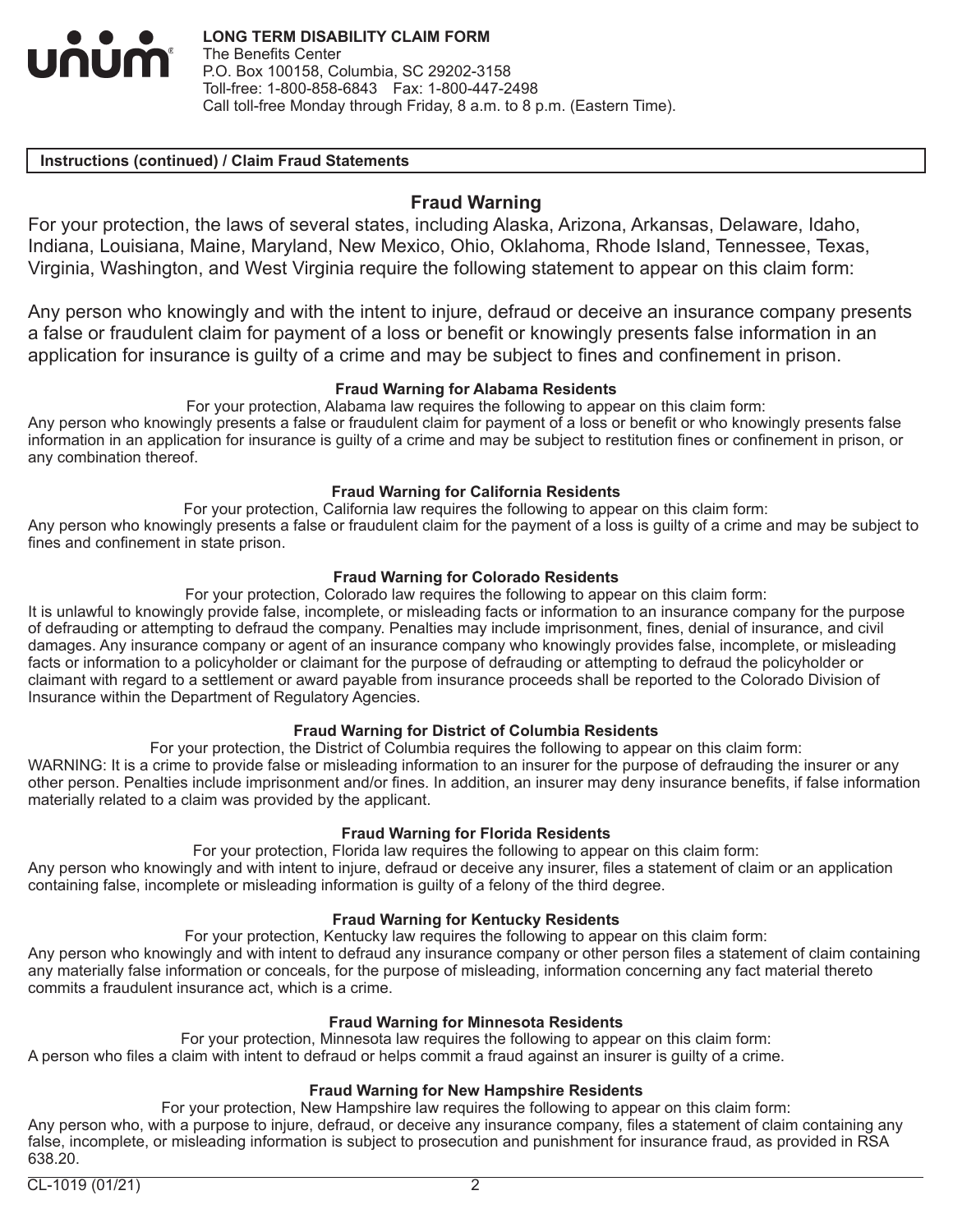

### **IClaim Fraud Statements**

### **Fraud Warning for New Jersey Residents**

For your protection, New Jersey law requires the following to appear on this claim form: Any person who knowingly and with intent to defraud any insurance company or other persons, files a statement of claim containing any materially false information, or conceals for the purpose of misleading, information concerning any fact, material thereto, commits a fraudulent insurance act, which is a crime, subject to criminal prosecution and civil penalties.

# **Fraud Warning for New York Residents**

For your protection, New York law requires the following to appear on this claim form: Any person who knowingly and with the intent to defraud any insurance company or other person files an application for insurance or statement of claim containing any materially false information, or conceals for the purpose of misleading, information concerning any fact material thereto, commits a fraudulent insurance act, which is a crime, and shall also be subject to a civil penalty not to exceed five thousand dollars and the stated value of the claim for each such violation.

### **Fraud Warning for Pennsylvania Residents**

For your protection, Pennsylvania law requires the following to appear on this claim form: Any person who knowingly and with intent to defraud any insurance company or other person files an application for insurance or statement of claim containing any materially false information or conceals for the purpose of misleading, information concerning any fact material thereto commits a fraudulent insurance act, which is a crime and subjects such person to criminal and civil penalties.

### **Fraud Warning for Puerto Rico Residents**

For your protection, Puerto Rico law requires the following to appear on this claim form: Any person who knowingly and with the intention of defrauding presents false information in an insurance application, or presents, helps, or causes the presentation of a fraudulent claim for the payment of a loss or any other benefit, or presents more than one claim for the same damage or loss, shall incur a felony and, upon conviction, shall be sanctioned for each violation with the penalty of a fine of not less than five thousand dollars (\$5,000) and not more than ten thousand dollars (\$10,000), or a fixed term of imprisonment for three (3) years, or both penalties. If aggravating circumstances are present, the penalty thus established may be increased to a maximum of five (5) years; if extenuating circumstances are present, it may be reduced to a minimum of two (2) years.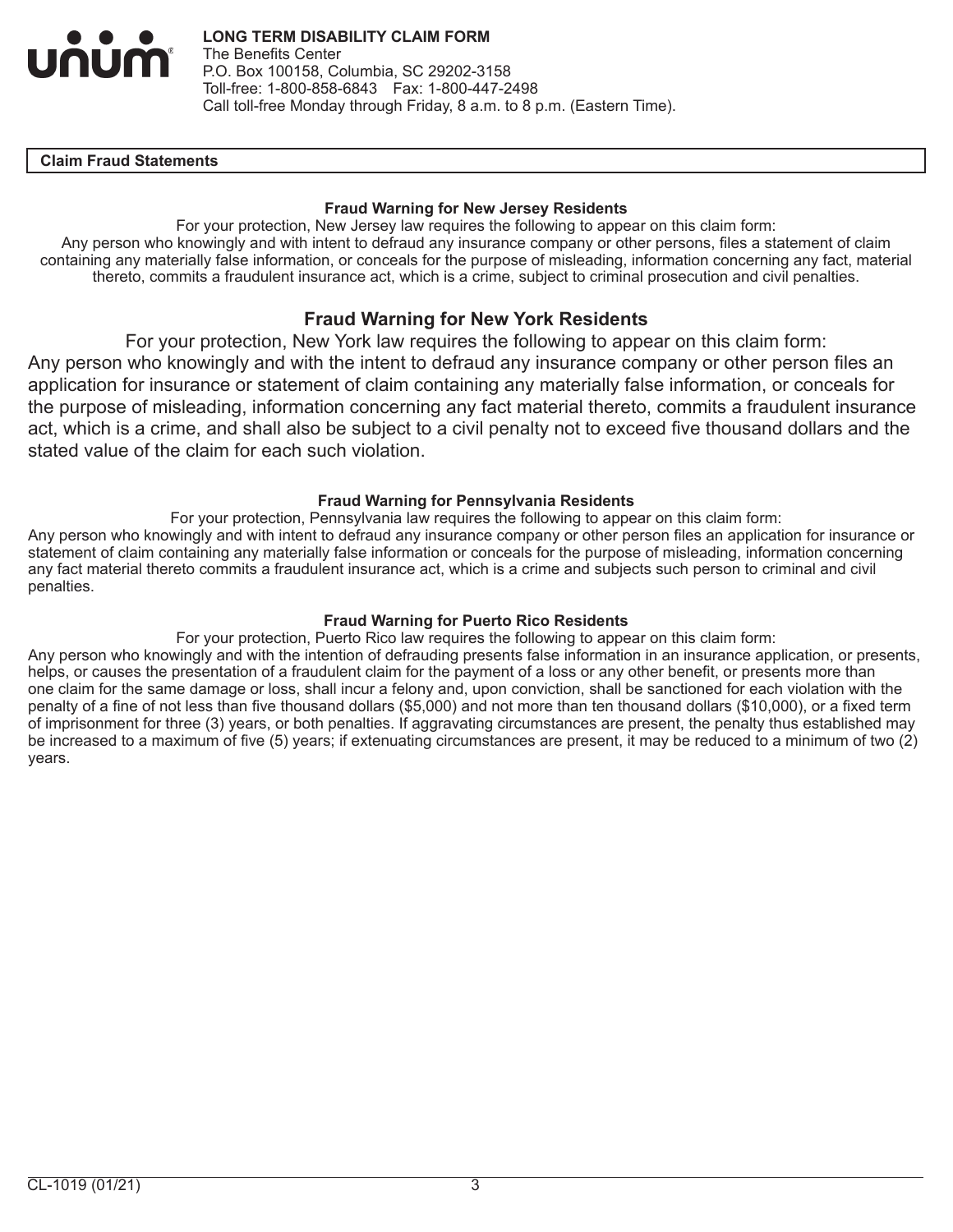

The Benefits Center P.O. Box 100158, Columbia, SC 29202-3158 Toll-free: 1-800-858-6843 Fax: 1-800-447-2498 Call toll-free Monday through Friday, 8 a.m. to 8 p.m. (Eastern Time).

# **EMPLOYEE/INDIVIDUAL STATEMENT (PLEASE PRINT)**

| A. Information About You                                                                                                |                                                           |                                                                                 |  |  |  |  |  |  |  |  |  |  |
|-------------------------------------------------------------------------------------------------------------------------|-----------------------------------------------------------|---------------------------------------------------------------------------------|--|--|--|--|--|--|--|--|--|--|
| Last Name                                                                                                               | Suffix                                                    | <b>First Name</b><br>MI                                                         |  |  |  |  |  |  |  |  |  |  |
|                                                                                                                         |                                                           |                                                                                 |  |  |  |  |  |  |  |  |  |  |
| Date of Birth (mm/dd/yy)                                                                                                | <b>Social Security Number</b>                             | Gender<br>The state in which you work                                           |  |  |  |  |  |  |  |  |  |  |
|                                                                                                                         |                                                           | Male<br>□<br>Female<br>□                                                        |  |  |  |  |  |  |  |  |  |  |
| <b>Home Address</b>                                                                                                     |                                                           |                                                                                 |  |  |  |  |  |  |  |  |  |  |
|                                                                                                                         |                                                           |                                                                                 |  |  |  |  |  |  |  |  |  |  |
| City                                                                                                                    |                                                           | <b>State</b><br>Zip                                                             |  |  |  |  |  |  |  |  |  |  |
|                                                                                                                         |                                                           |                                                                                 |  |  |  |  |  |  |  |  |  |  |
| Telephone Number where you can be reached                                                                               | Preferred e-mail address (for confirmation purposes only) |                                                                                 |  |  |  |  |  |  |  |  |  |  |
|                                                                                                                         |                                                           |                                                                                 |  |  |  |  |  |  |  |  |  |  |
| <b>Employer Name</b>                                                                                                    |                                                           |                                                                                 |  |  |  |  |  |  |  |  |  |  |
|                                                                                                                         |                                                           |                                                                                 |  |  |  |  |  |  |  |  |  |  |
| Language Preference □ English □ Spanish □ Other                                                                         |                                                           |                                                                                 |  |  |  |  |  |  |  |  |  |  |
| Please check all types of coverage you have with Unum.                                                                  |                                                           |                                                                                 |  |  |  |  |  |  |  |  |  |  |
| □ Short Term Disability □ Long Term Disability □ Individual Disability □ Life Insurance □ Voluntary Benefits Disability |                                                           |                                                                                 |  |  |  |  |  |  |  |  |  |  |
| □ Voluntary Benefits Cancer/Critical Illness □ Voluntary Benefits Accident □ Voluntary Benefits MedSupport              |                                                           |                                                                                 |  |  |  |  |  |  |  |  |  |  |
| Are you currently self-employed? $\Box$ Yes $\Box$ No $\Box$ Do you work for another employer? $\Box$ Yes $\Box$ No     |                                                           |                                                                                 |  |  |  |  |  |  |  |  |  |  |
| If yes, employer name:                                                                                                  |                                                           | Telephone Number                                                                |  |  |  |  |  |  |  |  |  |  |
|                                                                                                                         |                                                           |                                                                                 |  |  |  |  |  |  |  |  |  |  |
| <b>B. Information About Your Disability</b><br>Number of hours worked on date last worked:                              |                                                           |                                                                                 |  |  |  |  |  |  |  |  |  |  |
| Date last worked (mm/dd/yy):                                                                                            |                                                           | Date you were first unable to work due to this medical condition<br>(mm/dd/yy): |  |  |  |  |  |  |  |  |  |  |
| C. Information About the Condition(s) Causing Your Disabililty                                                          |                                                           |                                                                                 |  |  |  |  |  |  |  |  |  |  |
| 1. For illness, answer the following questions then go to #4:                                                           |                                                           |                                                                                 |  |  |  |  |  |  |  |  |  |  |
| What is the name of your medical condition?                                                                             | What were your first symptoms?                            |                                                                                 |  |  |  |  |  |  |  |  |  |  |
| Describe when you first noticed the symptoms.                                                                           |                                                           | Date you were first treated by a physician                                      |  |  |  |  |  |  |  |  |  |  |
|                                                                                                                         |                                                           | $(mm/dd/yy)$ :                                                                  |  |  |  |  |  |  |  |  |  |  |
|                                                                                                                         |                                                           |                                                                                 |  |  |  |  |  |  |  |  |  |  |
|                                                                                                                         |                                                           |                                                                                 |  |  |  |  |  |  |  |  |  |  |
| 2. For an injury, answer the following questions then go to #4:                                                         |                                                           |                                                                                 |  |  |  |  |  |  |  |  |  |  |
| What is the name of your medical condition?                                                                             |                                                           |                                                                                 |  |  |  |  |  |  |  |  |  |  |
| Describe where and how the injury occurred.                                                                             |                                                           |                                                                                 |  |  |  |  |  |  |  |  |  |  |
|                                                                                                                         |                                                           |                                                                                 |  |  |  |  |  |  |  |  |  |  |
|                                                                                                                         |                                                           |                                                                                 |  |  |  |  |  |  |  |  |  |  |
|                                                                                                                         |                                                           |                                                                                 |  |  |  |  |  |  |  |  |  |  |
| Date the injury occurred (mm/dd/yy):                                                                                    | If related to a motor vehicle accident, was an            | Date you were first treated by a physician                                      |  |  |  |  |  |  |  |  |  |  |
|                                                                                                                         | accident report filed? □ Yes □ No                         | $(mm/dd/yy)$ :                                                                  |  |  |  |  |  |  |  |  |  |  |
| 3. For pregnancy, answer the following questions then go to #4:                                                         |                                                           |                                                                                 |  |  |  |  |  |  |  |  |  |  |
| What is your expected delivery date?                                                                                    |                                                           |                                                                                 |  |  |  |  |  |  |  |  |  |  |
| Were there any complications causing you to                                                                             | If yes, please explain:                                   |                                                                                 |  |  |  |  |  |  |  |  |  |  |
| stop work prior to your expected delivery date? □ Yes □ No                                                              |                                                           |                                                                                 |  |  |  |  |  |  |  |  |  |  |
|                                                                                                                         |                                                           |                                                                                 |  |  |  |  |  |  |  |  |  |  |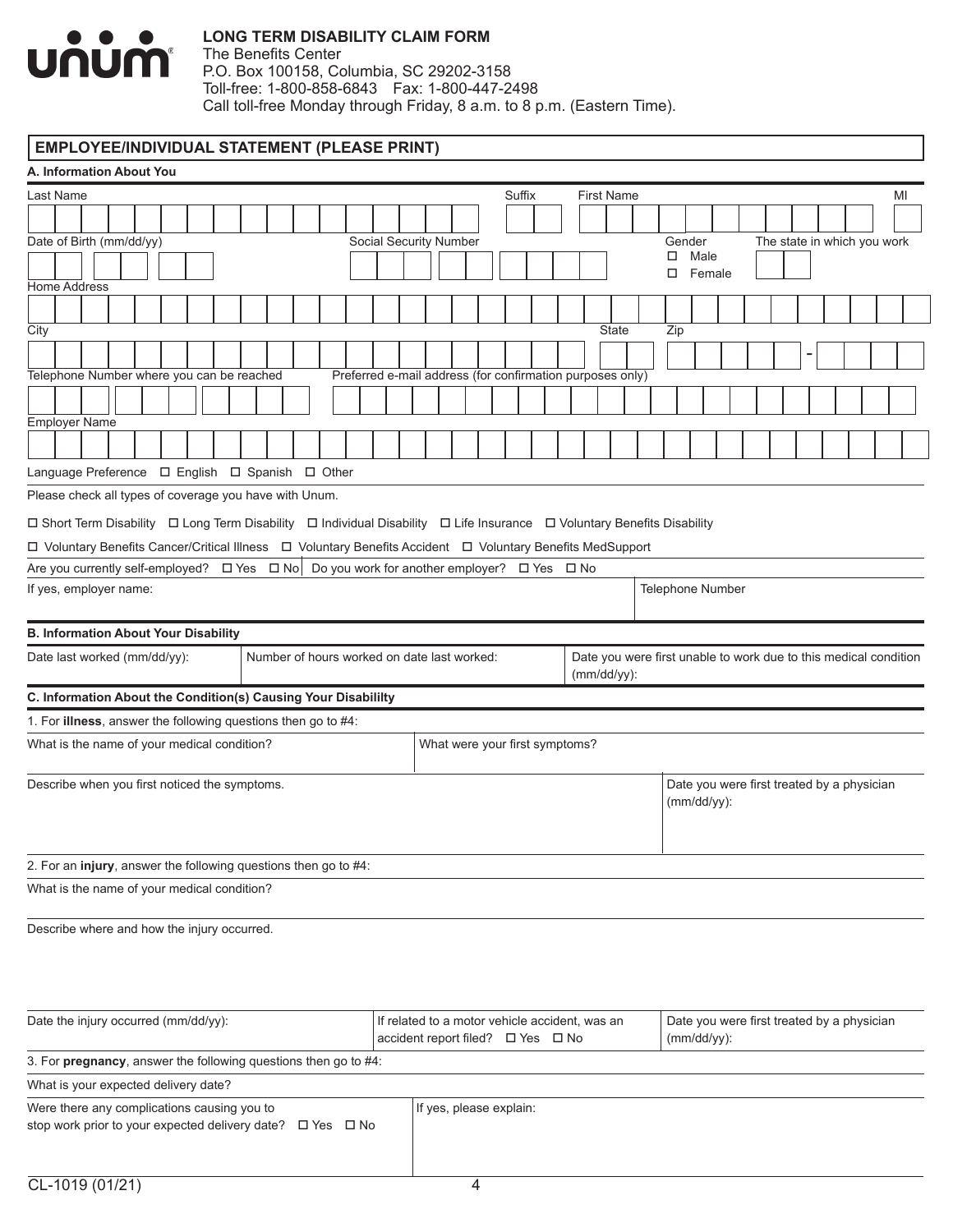

| <b>EMPLOYEE/INDIVIDUAL STATEMENT (Continued)</b>                                                                                                                                                                                  |                         |                        |                               |                                                                        |     |  |                           |                                    |  |  |  |
|-----------------------------------------------------------------------------------------------------------------------------------------------------------------------------------------------------------------------------------|-------------------------|------------------------|-------------------------------|------------------------------------------------------------------------|-----|--|---------------------------|------------------------------------|--|--|--|
| Employee/Individual's Name (Last Name, Suffix, First Name, MI)                                                                                                                                                                    |                         |                        |                               |                                                                        |     |  |                           | Date of Birth (mm/dd/yy)           |  |  |  |
|                                                                                                                                                                                                                                   |                         |                        |                               |                                                                        |     |  |                           |                                    |  |  |  |
| Have you already delivered? $\Box$ Yes $\Box$ No   If yes, what type of delivery? $\Box$ Vaginal $\Box$ C-Section                                                                                                                 |                         |                        |                               |                                                                        |     |  | If yes, date of delivery: |                                    |  |  |  |
| 4. For all medical conditions, answer the following questions:                                                                                                                                                                    |                         |                        |                               |                                                                        |     |  |                           |                                    |  |  |  |
| What specific duties of your occupation are you unable to perform due to your medical condition?                                                                                                                                  |                         |                        |                               |                                                                        |     |  |                           |                                    |  |  |  |
| Have you been treated for this condition(s) in the past?<br>□ Yes □ No                                                                                                                                                            |                         |                        | If yes, when and by whom?     |                                                                        |     |  |                           |                                    |  |  |  |
| Is your condition related to your occupation?                                                                                                                                                                                     | If yes, please explain: |                        |                               |                                                                        |     |  |                           |                                    |  |  |  |
| □ Yes □ No If no, go to Section C.                                                                                                                                                                                                |                         |                        |                               |                                                                        |     |  |                           |                                    |  |  |  |
| Have you filed a Workers' Compensation claim? □ Yes □ No                                                                                                                                                                          |                         |                        |                               | If no, do you intend to file a Workers' Compensation claim? □ Yes □ No |     |  |                           |                                    |  |  |  |
| D. Information About Physicians, Hospitals and Medications: This information will assist us in the evaluation of your claim.                                                                                                      |                         |                        |                               |                                                                        |     |  |                           |                                    |  |  |  |
| Please provide the following information about all your current medical treatment providers (physicians, hospitals, physical therapists, etc). If you are being treated<br>by more than two, please use a separate sheet of paper |                         |                        |                               |                                                                        |     |  |                           |                                    |  |  |  |
| <b>Provider Name</b>                                                                                                                                                                                                              |                         | <b>Mailing Address</b> |                               |                                                                        |     |  | Telephone No.             |                                    |  |  |  |
| Specialty                                                                                                                                                                                                                         | City                    |                        |                               | State                                                                  | Zip |  | Fax No.                   |                                    |  |  |  |
| Date of First Visit (mm/dd/yy)                                                                                                                                                                                                    |                         |                        | Date of Next Visit (mm/dd/yy) |                                                                        |     |  |                           |                                    |  |  |  |
| 2.                                                                                                                                                                                                                                |                         |                        |                               |                                                                        |     |  |                           |                                    |  |  |  |
| <b>Provider Name</b>                                                                                                                                                                                                              |                         | <b>Mailing Address</b> |                               |                                                                        |     |  | Telephone No.             |                                    |  |  |  |
| Specialty                                                                                                                                                                                                                         | City                    |                        |                               | <b>State</b>                                                           | Zip |  | Fax No.                   |                                    |  |  |  |
| Date of First Visit (mm/dd/yy)                                                                                                                                                                                                    |                         |                        | Date of Next Visit (mm/dd/yy) |                                                                        |     |  |                           |                                    |  |  |  |
| Please list any recent (within the last 12 months) hospital visits/admissions. If you have had more than two, use a separate sheet of paper and include it with this<br>form.                                                     |                         |                        |                               |                                                                        |     |  |                           |                                    |  |  |  |
| 1.<br>Hospital                                                                                                                                                                                                                    |                         | <b>Address</b>         |                               |                                                                        |     |  |                           | Date of Visit/Admission (mm/dd/yy) |  |  |  |
| Procedure                                                                                                                                                                                                                         | City                    |                        |                               | State                                                                  | Zip |  |                           | Date of Discharge (mm/dd/yy)       |  |  |  |
| 2.<br>Hospital                                                                                                                                                                                                                    |                         | <b>Address</b>         |                               |                                                                        |     |  |                           | Date of Visit/Admission (mm/dd/yy) |  |  |  |
| Procedure                                                                                                                                                                                                                         | City                    |                        |                               | <b>State</b>                                                           | Zip |  |                           | Date of Discharge (mm/dd/yy)       |  |  |  |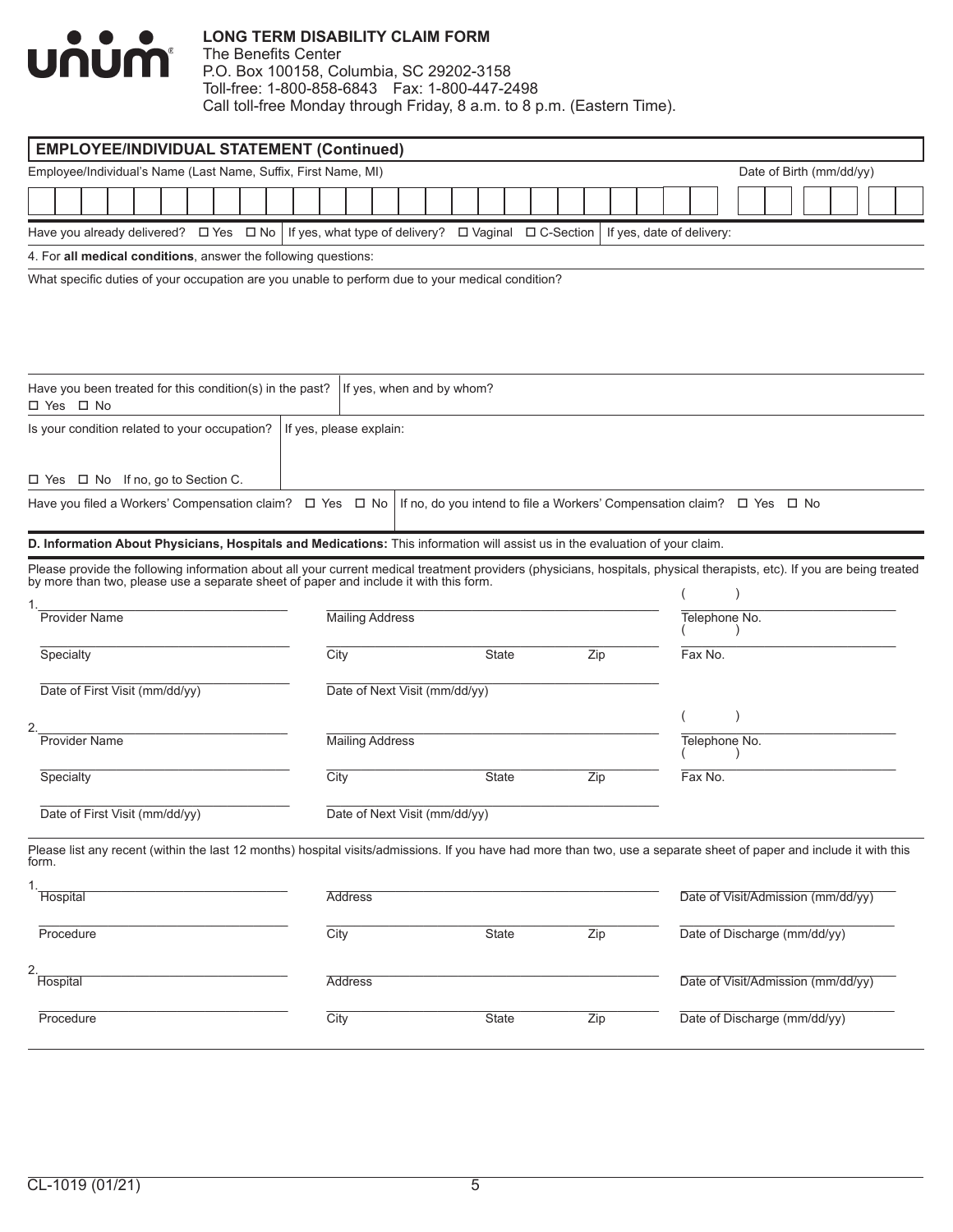

| <b>EMPLOYEE/INDIVIDUAL STATEMENT (Continued)</b>                                                                                                                                                                                                           |                            |              |                |                       |              |                |                          |  |                                |                      |                          |                   |                           |
|------------------------------------------------------------------------------------------------------------------------------------------------------------------------------------------------------------------------------------------------------------|----------------------------|--------------|----------------|-----------------------|--------------|----------------|--------------------------|--|--------------------------------|----------------------|--------------------------|-------------------|---------------------------|
| Employee/Individual's Name (Last Name, Suffix, First Name, MI)                                                                                                                                                                                             |                            |              |                |                       |              |                |                          |  |                                |                      | Date of Birth (mm/dd/yy) |                   |                           |
|                                                                                                                                                                                                                                                            |                            |              |                |                       |              |                |                          |  |                                |                      |                          |                   |                           |
| Please list all current medications. If you have more than five, use a separate sheet of paper and include it with this form.                                                                                                                              |                            |              |                |                       |              |                |                          |  |                                |                      |                          |                   |                           |
|                                                                                                                                                                                                                                                            |                            |              |                |                       |              |                |                          |  |                                |                      |                          |                   |                           |
| <b>Prescription Name</b>                                                                                                                                                                                                                                   | Dosage/Frequency           |              |                | Prescribing Physician |              |                |                          |  |                                | <b>Pharmacy Name</b> |                          |                   |                           |
|                                                                                                                                                                                                                                                            |                            |              |                |                       |              |                |                          |  |                                |                      |                          |                   |                           |
|                                                                                                                                                                                                                                                            |                            |              |                |                       |              |                |                          |  |                                |                      |                          |                   |                           |
|                                                                                                                                                                                                                                                            |                            |              |                |                       |              |                |                          |  |                                |                      |                          |                   |                           |
|                                                                                                                                                                                                                                                            |                            |              |                |                       |              |                |                          |  |                                |                      |                          |                   |                           |
|                                                                                                                                                                                                                                                            |                            |              |                |                       |              |                |                          |  |                                |                      |                          |                   |                           |
|                                                                                                                                                                                                                                                            |                            |              |                |                       |              |                |                          |  |                                |                      |                          |                   |                           |
| E. Information About Other Disability Income: This information is important to ensure the accuracy of your disability benefit calculation.                                                                                                                 |                            |              |                |                       |              |                |                          |  |                                |                      |                          |                   |                           |
|                                                                                                                                                                                                                                                            |                            |              |                |                       |              |                |                          |  |                                |                      |                          |                   |                           |
| You may be receiving income from other sources that could reduce your benefit from Unum. Please indicate what other income benefits you are eligible to receive<br>or are receiving as a result of your disability and complete the information requested. |                            |              |                |                       |              |                |                          |  |                                |                      |                          |                   |                           |
| <b>Other Source of Income</b>                                                                                                                                                                                                                              | <b>Eligible to Receive</b> |              |                | Receiving             |              |                |                          |  | <b>Amount</b>                  |                      |                          |                   | <b>Benefit Begin Date</b> |
| <b>Short Term Disability</b>                                                                                                                                                                                                                               | □ Yes □ No                 |              | $\Box$ Unknown | □ Yes □ No            |              |                | $\Box$ Unknown           |  |                                |                      |                          |                   |                           |
| State Disability Plan (CA, HI, NJ, NY, PR, RI)                                                                                                                                                                                                             | $\Box$ Yes $\Box$ No       |              | $\Box$ Unknown | $\square$ Yes         | $\square$ No |                | $\Box$ Unknown           |  |                                |                      |                          |                   |                           |
| <b>Workers' Compensation</b>                                                                                                                                                                                                                               | $\square$ Yes              | $\square$ No | $\Box$ Unknown | $\square$ Yes         | $\square$ No |                | $\Box$ Unknown           |  |                                |                      |                          |                   |                           |
| Motor Vehicle Insurance                                                                                                                                                                                                                                    | $\square$ Yes              | $\square$ No | $\Box$ Unknown | $\square$ Yes         | $\square$ No |                | $\Box$ Unknown           |  |                                |                      |                          |                   |                           |
| Third Party Settlement/Income                                                                                                                                                                                                                              | $\square$ Yes              | $\square$ No | □ Unknown      | $\square$ Yes         | $\square$ No |                | □ Unknown                |  |                                |                      |                          |                   |                           |
| Social Security/Disability                                                                                                                                                                                                                                 | $\square$ Yes              | $\square$ No | $\Box$ Unknown | $\square$ Yes         | $\square$ No |                | □ Unknown                |  |                                |                      |                          |                   |                           |
| Social Security/Family                                                                                                                                                                                                                                     | $\square$ Yes              | $\square$ No | $\Box$ Unknown | $\square$ Yes         | $\square$ No |                | $\Box$ Unknown           |  |                                |                      |                          |                   |                           |
| Social Security/Retirement                                                                                                                                                                                                                                 | $\square$ Yes              | $\square$ No | $\Box$ Unknown | $\square$ Yes         | $\square$ No |                | □ Unknown                |  |                                |                      |                          |                   |                           |
| Unemployment                                                                                                                                                                                                                                               | $\square$ Yes              | $\square$ No | $\Box$ Unknown | $\square$ Yes         | $\square$ No |                | $\Box$ Unknown           |  |                                |                      |                          |                   |                           |
| Pension/Disability                                                                                                                                                                                                                                         | $\square$ Yes              | $\square$ No | $\Box$ Unknown | $\Box$ Yes            | $\square$ No |                | $\Box$ Unknown           |  |                                |                      |                          |                   |                           |
| Pension/Retirement                                                                                                                                                                                                                                         | $\square$ Yes              | $\square$ No | $\Box$ Unknown | $\square$ Yes         | $\square$ No |                | □ Unknown                |  |                                |                      |                          |                   |                           |
| Canada Pension                                                                                                                                                                                                                                             | $\square$ Yes              | $\square$ No | $\Box$ Unknown | $\square$ Yes         | $\square$ No |                | $\Box$ Unknown           |  |                                |                      |                          |                   |                           |
| Public Employee Retirement System                                                                                                                                                                                                                          | $\square$ Yes              | $\square$ No | $\Box$ Unknown | $\square$ Yes         | $\square$ No |                | $\Box$ Unknown           |  |                                |                      |                          |                   |                           |
| <b>State Teachers Retirement System</b>                                                                                                                                                                                                                    | □ Yes                      | $\square$ No | □ Unknown      | $\square$ Yes         | $\square$ No |                | □ Unknown                |  |                                |                      |                          |                   |                           |
| F. Information About Your Return-to-Work                                                                                                                                                                                                                   |                            |              |                |                       |              |                |                          |  |                                |                      |                          |                   |                           |
| Have you returned to work? $\Box$ Yes $\Box$ No If yes, indicate information below.                                                                                                                                                                        |                            |              |                |                       |              |                |                          |  |                                |                      |                          |                   |                           |
| Part Time (mm/dd/yy):                                                                                                                                                                                                                                      | Full Time (mm/dd/yy):      |              |                |                       |              |                | Hours per week:          |  |                                |                      |                          |                   |                           |
| If you have not returned to work, when do you expect to return?                                                                                                                                                                                            |                            |              |                |                       |              |                |                          |  |                                |                      |                          |                   |                           |
| Part Time (mm/dd/yy):                                                                                                                                                                                                                                      | Full Time (mm/dd/yy):      |              |                |                       |              | $\Box$ Unknown |                          |  |                                |                      |                          |                   |                           |
| G. Information About Your Family: This information is important to assist us in determining if your family may be eligible for other benefits.                                                                                                             |                            |              |                |                       |              |                |                          |  |                                |                      |                          |                   |                           |
| Marital Status: $\Box$ Single $\Box$ Married $\Box$ Widowed $\Box$ Divorced $\Box$ Domestic Partner                                                                                                                                                        |                            |              |                |                       | □ Separated  |                |                          |  |                                |                      |                          |                   |                           |
| Spouse/Partner's Name                                                                                                                                                                                                                                      |                            |              |                |                       |              |                |                          |  | Spouse/Partner's Date of Birth |                      |                          |                   | Is he/she employed?       |
|                                                                                                                                                                                                                                                            |                            |              |                |                       |              |                | (mm/dd/yy)               |  |                                |                      | □ Yes □ No               |                   |                           |
| List your dependent children who are under age 25 (include additional sheets if necessary).                                                                                                                                                                |                            |              |                |                       |              |                |                          |  |                                |                      |                          |                   |                           |
| Name                                                                                                                                                                                                                                                       |                            |              |                |                       |              |                | Date of Birth (mm/dd/yy) |  |                                |                      |                          | Attending School? |                           |
|                                                                                                                                                                                                                                                            |                            |              |                |                       |              |                |                          |  |                                |                      |                          | □ Yes □ No        |                           |
|                                                                                                                                                                                                                                                            |                            |              |                |                       |              |                |                          |  |                                |                      |                          | □ Yes □ No        |                           |
|                                                                                                                                                                                                                                                            |                            |              |                |                       |              |                |                          |  |                                |                      |                          | □ Yes □ No        |                           |
|                                                                                                                                                                                                                                                            |                            |              |                |                       |              |                |                          |  |                                |                      |                          |                   |                           |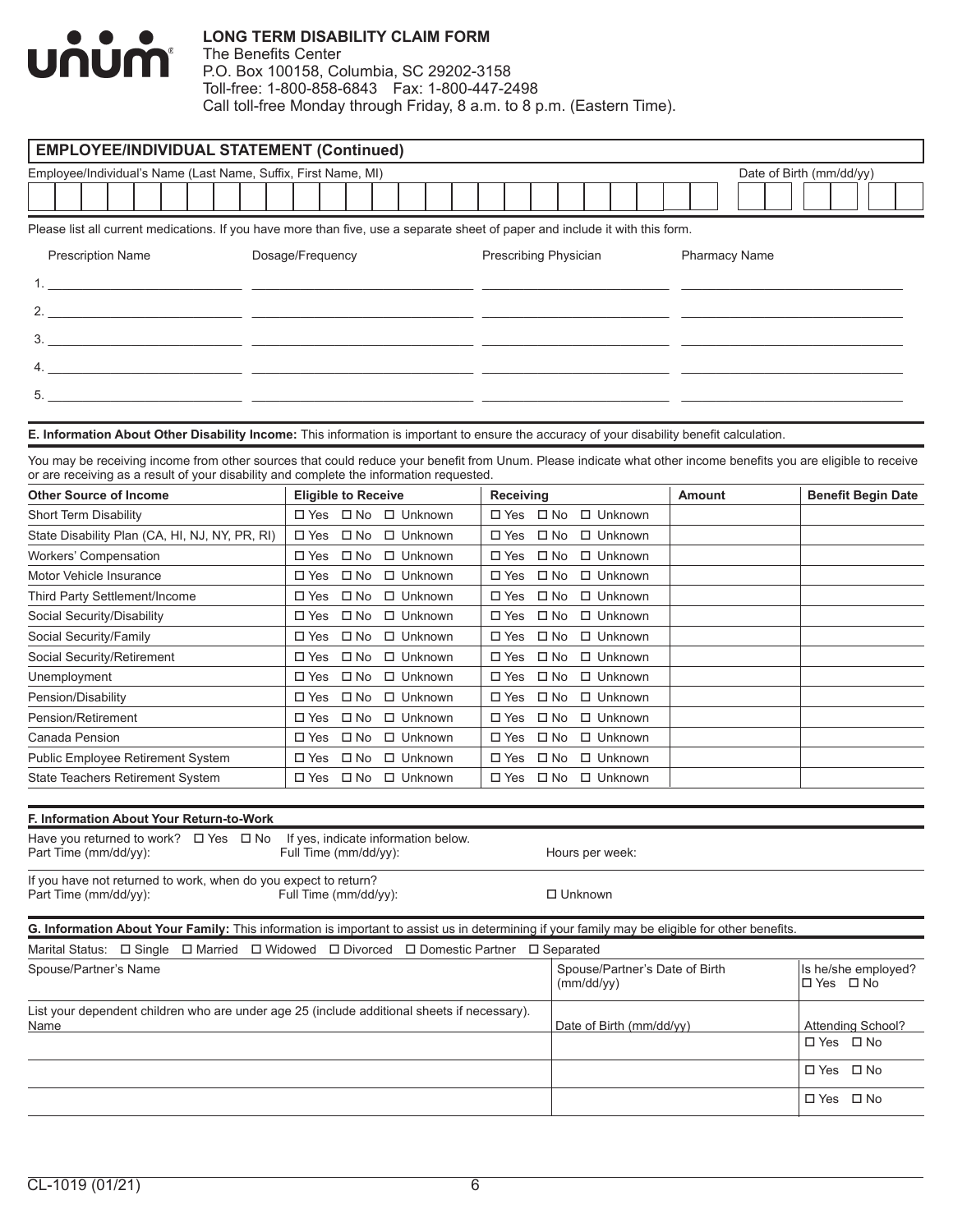

The Benefits Center P.O. Box 100158, Columbia, SC 29202-3158 Toll-free: 1-800-858-6843 Fax: 1-800-447-2498 Call toll-free Monday through Friday, 8 a.m. to 8 p.m. (Eastern Time).

| <b>EMPLOYEE/INDIVIDUAL STATEMENT (Continued)</b>                                                                                                                                                                                                                                                                                                                                                                                                                                                                                                                                                                                                                                                                              |                                   |  |  |  |  |  |  |  |  |  |  |  |
|-------------------------------------------------------------------------------------------------------------------------------------------------------------------------------------------------------------------------------------------------------------------------------------------------------------------------------------------------------------------------------------------------------------------------------------------------------------------------------------------------------------------------------------------------------------------------------------------------------------------------------------------------------------------------------------------------------------------------------|-----------------------------------|--|--|--|--|--|--|--|--|--|--|--|
| Employee/Individual's Name (Last Name, Suffix, First Name, MI)                                                                                                                                                                                                                                                                                                                                                                                                                                                                                                                                                                                                                                                                | Date of Birth $\text{(mm/dd/yy)}$ |  |  |  |  |  |  |  |  |  |  |  |
|                                                                                                                                                                                                                                                                                                                                                                                                                                                                                                                                                                                                                                                                                                                               |                                   |  |  |  |  |  |  |  |  |  |  |  |
| H. Information About Income Tax Withholding: Unum will not withhold Federal and State Income Tax if your benefit is not taxable.                                                                                                                                                                                                                                                                                                                                                                                                                                                                                                                                                                                              |                                   |  |  |  |  |  |  |  |  |  |  |  |
| <b>TAX INFORMATION</b>                                                                                                                                                                                                                                                                                                                                                                                                                                                                                                                                                                                                                                                                                                        |                                   |  |  |  |  |  |  |  |  |  |  |  |
| If you do not know if you are covered under a fully-insured or self-insured plan, please contact your employer for assistance.<br>• For Fully-Insured Plans – If your claim is approved and your employer tells us your benefit is taxable, we are required by law to withhold FICA taxes. Do you<br>want Unum to also withhold Federal and/or State Income Taxes from your taxable benefit checks?<br>Federal Income Tax: $\Box$ Yes $\Box$ No If yes, how much do you want withheld from each check? (whole dollar amount) \$<br>Minimum Withholding: \$20/week for Short Term Disability.<br><b>State Income Tax:</b> $\Box$ Yes $\Box$ No If yes, how much do you want withheld from each check? (whole dollar amount) \$ |                                   |  |  |  |  |  |  |  |  |  |  |  |
| <b>For Self-Insured Plans</b> – Attach a copy of your completed W-4 for accurate calculation of Federal and State Income Taxes. Note: If not provided, we are<br>$\bullet$<br>required by law to withhold 25% of your taxable benefit for Federal Income Tax and the maximum withholding amount for State Income Tax.                                                                                                                                                                                                                                                                                                                                                                                                         |                                   |  |  |  |  |  |  |  |  |  |  |  |
| • If your benefits are not taxable, Federal and State Income Taxes will not be withheld.                                                                                                                                                                                                                                                                                                                                                                                                                                                                                                                                                                                                                                      |                                   |  |  |  |  |  |  |  |  |  |  |  |

**Fraud Warning:** For your protection, Arizona law requires the following to appear on this claim form:

Any person who knowingly and with the intent to injure, defraud or deceive an insurance company presents a false or fraudulent claim for payment of a loss or benefit or knowingly presents false information in an application for insurance is guilty of a crime and may be subject to fines and confinement in prison.

**Fraud Warning:** For your protection, New York law requires the following to appear on this claim form:

Any person who knowingly and with the intent to defraud any insurance company or other person files an application for insurance or statement of claim containing any materially false information, or conceals for the purpose of misleading, information concerning any fact material thereto, commits a fraudulent insurance act, which is a crime, and shall also be subject to a civil penalty not to exceed five thousand dollars and the stated value of the claim for each such violation.

### **I. Signature of Employee/Individual**

I have read and understand the fraud notices listed above and on pages 2 and 3 of this form. I also acknowledge that should my claim be overpaid for any reason it is my obligation to repay any such overpayment. The above statements are true and complete to the best of my knowledge and belief. **(Your signature is required for benefit consideration.)**

|--|--|--|

**Signature Date** 

**Reminder:** Please sign and date the Authorization (last page of this claim form).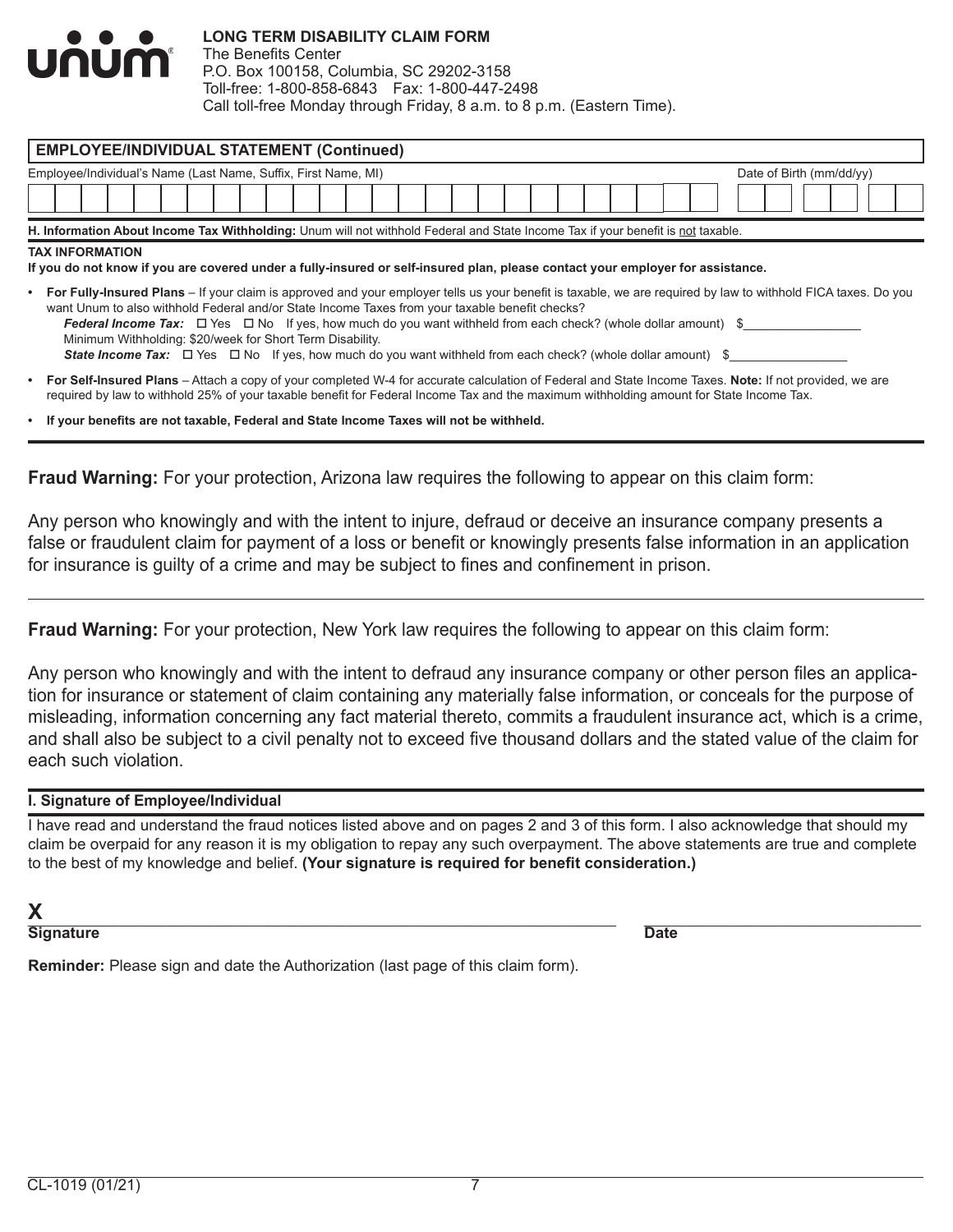

The Benefits Center P.O. Box 100158, Columbia, SC 29202-3158 Toll-free: 1-800-858-6843 Fax: 1-800-447-2498 Call toll-free Monday through Friday, 8 a.m. to 8 p.m. (Eastern Time).

Please provide the information requested below. Once completed, sign and date the form, attach the appropriate documentation and mail or fax it to the address or fax number indicated above. As a convenience, we also offer a secure website at www.unum. com/claimant where you can sign up for direct deposit.

| Last Name<br><b>First Name</b><br>MI<br>State<br>Zip<br>Home Telephone Number<br>B. Information About How to Set-up or Change Your Direct Deposit<br>□ Set-up Direct Deposit<br>□ Change Direct Deposit Account<br><b>Bank/Financial Institution Information</b><br>State<br>Zip<br>Choose Type of Account – Note: We are only able to deposit benefit payments into one account.<br>□ Checking OR □ Savings<br><b>Personal Account Number</b><br><b>C. Direct Deposit Cancellation Request</b><br>Please complete this section if you are canceling your direct deposit agreement.<br>□ Cancel my direct deposit agreement Effective Date<br>D. Signature of Individual<br>Date<br><b>Frequently Asked Questions About Direct Deposit</b><br>Unum will deposit your benefits directly into your checking or savings account on a weekly or monthly basis as per policy provisions. | A. Information About You                                                                                                                                                                           |  |  |  |  |  |  |  |  |  |  |  |  |  |  |
|-------------------------------------------------------------------------------------------------------------------------------------------------------------------------------------------------------------------------------------------------------------------------------------------------------------------------------------------------------------------------------------------------------------------------------------------------------------------------------------------------------------------------------------------------------------------------------------------------------------------------------------------------------------------------------------------------------------------------------------------------------------------------------------------------------------------------------------------------------------------------------------|----------------------------------------------------------------------------------------------------------------------------------------------------------------------------------------------------|--|--|--|--|--|--|--|--|--|--|--|--|--|--|
|                                                                                                                                                                                                                                                                                                                                                                                                                                                                                                                                                                                                                                                                                                                                                                                                                                                                                     |                                                                                                                                                                                                    |  |  |  |  |  |  |  |  |  |  |  |  |  |  |
|                                                                                                                                                                                                                                                                                                                                                                                                                                                                                                                                                                                                                                                                                                                                                                                                                                                                                     |                                                                                                                                                                                                    |  |  |  |  |  |  |  |  |  |  |  |  |  |  |
|                                                                                                                                                                                                                                                                                                                                                                                                                                                                                                                                                                                                                                                                                                                                                                                                                                                                                     | Address                                                                                                                                                                                            |  |  |  |  |  |  |  |  |  |  |  |  |  |  |
|                                                                                                                                                                                                                                                                                                                                                                                                                                                                                                                                                                                                                                                                                                                                                                                                                                                                                     |                                                                                                                                                                                                    |  |  |  |  |  |  |  |  |  |  |  |  |  |  |
|                                                                                                                                                                                                                                                                                                                                                                                                                                                                                                                                                                                                                                                                                                                                                                                                                                                                                     | City                                                                                                                                                                                               |  |  |  |  |  |  |  |  |  |  |  |  |  |  |
|                                                                                                                                                                                                                                                                                                                                                                                                                                                                                                                                                                                                                                                                                                                                                                                                                                                                                     |                                                                                                                                                                                                    |  |  |  |  |  |  |  |  |  |  |  |  |  |  |
|                                                                                                                                                                                                                                                                                                                                                                                                                                                                                                                                                                                                                                                                                                                                                                                                                                                                                     | Social Security Number                                                                                                                                                                             |  |  |  |  |  |  |  |  |  |  |  |  |  |  |
|                                                                                                                                                                                                                                                                                                                                                                                                                                                                                                                                                                                                                                                                                                                                                                                                                                                                                     |                                                                                                                                                                                                    |  |  |  |  |  |  |  |  |  |  |  |  |  |  |
|                                                                                                                                                                                                                                                                                                                                                                                                                                                                                                                                                                                                                                                                                                                                                                                                                                                                                     |                                                                                                                                                                                                    |  |  |  |  |  |  |  |  |  |  |  |  |  |  |
|                                                                                                                                                                                                                                                                                                                                                                                                                                                                                                                                                                                                                                                                                                                                                                                                                                                                                     |                                                                                                                                                                                                    |  |  |  |  |  |  |  |  |  |  |  |  |  |  |
|                                                                                                                                                                                                                                                                                                                                                                                                                                                                                                                                                                                                                                                                                                                                                                                                                                                                                     |                                                                                                                                                                                                    |  |  |  |  |  |  |  |  |  |  |  |  |  |  |
|                                                                                                                                                                                                                                                                                                                                                                                                                                                                                                                                                                                                                                                                                                                                                                                                                                                                                     |                                                                                                                                                                                                    |  |  |  |  |  |  |  |  |  |  |  |  |  |  |
|                                                                                                                                                                                                                                                                                                                                                                                                                                                                                                                                                                                                                                                                                                                                                                                                                                                                                     | Name                                                                                                                                                                                               |  |  |  |  |  |  |  |  |  |  |  |  |  |  |
|                                                                                                                                                                                                                                                                                                                                                                                                                                                                                                                                                                                                                                                                                                                                                                                                                                                                                     |                                                                                                                                                                                                    |  |  |  |  |  |  |  |  |  |  |  |  |  |  |
|                                                                                                                                                                                                                                                                                                                                                                                                                                                                                                                                                                                                                                                                                                                                                                                                                                                                                     | City                                                                                                                                                                                               |  |  |  |  |  |  |  |  |  |  |  |  |  |  |
|                                                                                                                                                                                                                                                                                                                                                                                                                                                                                                                                                                                                                                                                                                                                                                                                                                                                                     |                                                                                                                                                                                                    |  |  |  |  |  |  |  |  |  |  |  |  |  |  |
|                                                                                                                                                                                                                                                                                                                                                                                                                                                                                                                                                                                                                                                                                                                                                                                                                                                                                     |                                                                                                                                                                                                    |  |  |  |  |  |  |  |  |  |  |  |  |  |  |
|                                                                                                                                                                                                                                                                                                                                                                                                                                                                                                                                                                                                                                                                                                                                                                                                                                                                                     |                                                                                                                                                                                                    |  |  |  |  |  |  |  |  |  |  |  |  |  |  |
|                                                                                                                                                                                                                                                                                                                                                                                                                                                                                                                                                                                                                                                                                                                                                                                                                                                                                     | REQUIRED FOR CHECKING: Please provide either 1.) a voided check imprinted with your name; or<br>2.) the top portion of a bank statement or a letter from your bank, on bank letterhead, signed and |  |  |  |  |  |  |  |  |  |  |  |  |  |  |
|                                                                                                                                                                                                                                                                                                                                                                                                                                                                                                                                                                                                                                                                                                                                                                                                                                                                                     | dated by a bank representative. One of these items must be received to process your request.                                                                                                       |  |  |  |  |  |  |  |  |  |  |  |  |  |  |
|                                                                                                                                                                                                                                                                                                                                                                                                                                                                                                                                                                                                                                                                                                                                                                                                                                                                                     |                                                                                                                                                                                                    |  |  |  |  |  |  |  |  |  |  |  |  |  |  |
|                                                                                                                                                                                                                                                                                                                                                                                                                                                                                                                                                                                                                                                                                                                                                                                                                                                                                     | Please note: additional documentation is not required for direct deposit into a savings account.                                                                                                   |  |  |  |  |  |  |  |  |  |  |  |  |  |  |
|                                                                                                                                                                                                                                                                                                                                                                                                                                                                                                                                                                                                                                                                                                                                                                                                                                                                                     | Please verify the Transit Routing number with your bank.                                                                                                                                           |  |  |  |  |  |  |  |  |  |  |  |  |  |  |
|                                                                                                                                                                                                                                                                                                                                                                                                                                                                                                                                                                                                                                                                                                                                                                                                                                                                                     | A Routing Number beginning with the number 5 is not valid. (Ex: 502000027)                                                                                                                         |  |  |  |  |  |  |  |  |  |  |  |  |  |  |
|                                                                                                                                                                                                                                                                                                                                                                                                                                                                                                                                                                                                                                                                                                                                                                                                                                                                                     | <b>Bank Transit/Routing Number</b>                                                                                                                                                                 |  |  |  |  |  |  |  |  |  |  |  |  |  |  |
|                                                                                                                                                                                                                                                                                                                                                                                                                                                                                                                                                                                                                                                                                                                                                                                                                                                                                     |                                                                                                                                                                                                    |  |  |  |  |  |  |  |  |  |  |  |  |  |  |
|                                                                                                                                                                                                                                                                                                                                                                                                                                                                                                                                                                                                                                                                                                                                                                                                                                                                                     |                                                                                                                                                                                                    |  |  |  |  |  |  |  |  |  |  |  |  |  |  |
|                                                                                                                                                                                                                                                                                                                                                                                                                                                                                                                                                                                                                                                                                                                                                                                                                                                                                     |                                                                                                                                                                                                    |  |  |  |  |  |  |  |  |  |  |  |  |  |  |
|                                                                                                                                                                                                                                                                                                                                                                                                                                                                                                                                                                                                                                                                                                                                                                                                                                                                                     |                                                                                                                                                                                                    |  |  |  |  |  |  |  |  |  |  |  |  |  |  |
|                                                                                                                                                                                                                                                                                                                                                                                                                                                                                                                                                                                                                                                                                                                                                                                                                                                                                     |                                                                                                                                                                                                    |  |  |  |  |  |  |  |  |  |  |  |  |  |  |
|                                                                                                                                                                                                                                                                                                                                                                                                                                                                                                                                                                                                                                                                                                                                                                                                                                                                                     |                                                                                                                                                                                                    |  |  |  |  |  |  |  |  |  |  |  |  |  |  |
|                                                                                                                                                                                                                                                                                                                                                                                                                                                                                                                                                                                                                                                                                                                                                                                                                                                                                     |                                                                                                                                                                                                    |  |  |  |  |  |  |  |  |  |  |  |  |  |  |
|                                                                                                                                                                                                                                                                                                                                                                                                                                                                                                                                                                                                                                                                                                                                                                                                                                                                                     |                                                                                                                                                                                                    |  |  |  |  |  |  |  |  |  |  |  |  |  |  |
|                                                                                                                                                                                                                                                                                                                                                                                                                                                                                                                                                                                                                                                                                                                                                                                                                                                                                     | X                                                                                                                                                                                                  |  |  |  |  |  |  |  |  |  |  |  |  |  |  |
|                                                                                                                                                                                                                                                                                                                                                                                                                                                                                                                                                                                                                                                                                                                                                                                                                                                                                     | Signature of Individual                                                                                                                                                                            |  |  |  |  |  |  |  |  |  |  |  |  |  |  |
|                                                                                                                                                                                                                                                                                                                                                                                                                                                                                                                                                                                                                                                                                                                                                                                                                                                                                     |                                                                                                                                                                                                    |  |  |  |  |  |  |  |  |  |  |  |  |  |  |
|                                                                                                                                                                                                                                                                                                                                                                                                                                                                                                                                                                                                                                                                                                                                                                                                                                                                                     | • What is Direct Deposit?                                                                                                                                                                          |  |  |  |  |  |  |  |  |  |  |  |  |  |  |
| When can I expect the money to be in my account?                                                                                                                                                                                                                                                                                                                                                                                                                                                                                                                                                                                                                                                                                                                                                                                                                                    |                                                                                                                                                                                                    |  |  |  |  |  |  |  |  |  |  |  |  |  |  |
| Because this can vary from person to person, please discuss the details with a Direct Deposit Specialist. Funds will be credited on the second business day                                                                                                                                                                                                                                                                                                                                                                                                                                                                                                                                                                                                                                                                                                                         |                                                                                                                                                                                                    |  |  |  |  |  |  |  |  |  |  |  |  |  |  |
| after the date of release of funds with the exception of a Federal Reserve Bank Holiday.                                                                                                                                                                                                                                                                                                                                                                                                                                                                                                                                                                                                                                                                                                                                                                                            |                                                                                                                                                                                                    |  |  |  |  |  |  |  |  |  |  |  |  |  |  |
|                                                                                                                                                                                                                                                                                                                                                                                                                                                                                                                                                                                                                                                                                                                                                                                                                                                                                     |                                                                                                                                                                                                    |  |  |  |  |  |  |  |  |  |  |  |  |  |  |
| Please call our toll-free Direct Deposit Customer Service line at 1-800-413-7671. Knowledgeable and courteous representatives are available to answer your<br>questions, Monday through Friday, 8 a.m. to 4 p.m. Eastern Standard Time.                                                                                                                                                                                                                                                                                                                                                                                                                                                                                                                                                                                                                                             | What if I have questions?                                                                                                                                                                          |  |  |  |  |  |  |  |  |  |  |  |  |  |  |
| Unum is a registered trademark and marketing brand of Unum Group and its insuring subsidiaries.                                                                                                                                                                                                                                                                                                                                                                                                                                                                                                                                                                                                                                                                                                                                                                                     |                                                                                                                                                                                                    |  |  |  |  |  |  |  |  |  |  |  |  |  |  |
| CL-1019 (01/21)<br>8                                                                                                                                                                                                                                                                                                                                                                                                                                                                                                                                                                                                                                                                                                                                                                                                                                                                |                                                                                                                                                                                                    |  |  |  |  |  |  |  |  |  |  |  |  |  |  |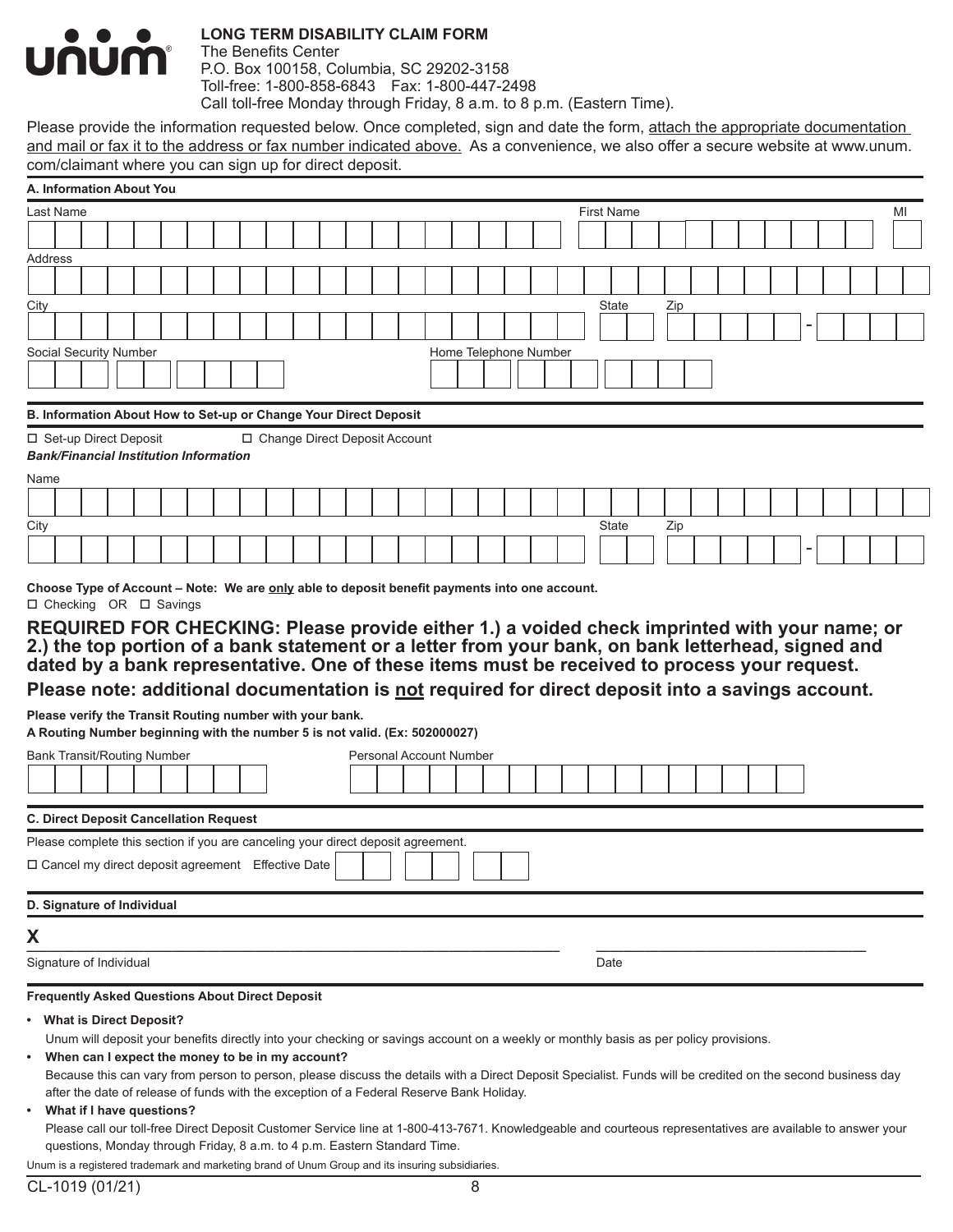

You are not required to sign this Optional Authorization. However, if you would like us to communicate with a family member, friend or other third party about your leave(s) and/or claim(s), which could include, but not be limited to, accident, disability, American's with Disability Act (ADA), we recommend completing the information below. Please sign and date the form as indicated and mail or fax it to the address or fax number indicated above.

# **Optional Authorization to Disclose Information to Third Parties**

To assist in the evaluation or administration of any of my claim(s) and/or leave(s), I authorize Unum Group, its subsidiaries and duly authorized representatives ("Unum") to share personal health information, financial information, and/or information relating to any accommodations in verbal or written format relating to my claim(s) and/or leave(s) with the family members, friends, and/or other third parties listed below:

My Spouse:

(Name) (Telephone Number)

Other Family Member:

(Name / Relationship) (Telephone Number)

Other person:

(Name / Relationship) (Telephone Number)

I understand that information about my claim(s) and/or leave(s) may include information about my health and that such information about my health may be related to any disorder of the immune system including, but not limited to, HIV and AIDS; use of drugs and alcohol; and mental and physical history, condition, advice or treatment, but does not include psychotherapy notes.

I do not wish the following information about my claim(s) and/or leave(s) to be shared (leave blank if not applicable):

I further understand that the information is subject to redisclosure and might not be protected by certain federal regulations governing the privacy of health information.

 $\mathcal{L}_\text{max}$  , and the contribution of the contribution of the contribution of the contribution of the contribution of the contribution of the contribution of the contribution of the contribution of the contribution of t

I may revoke this authorization in writing at any time except to the extent Unum or the authorized recipient of my information has relied on it prior to receiving my notice of revocation. I may revoke this Authorization by sending written notice to the address above.

This authorization is valid for the shorter of two (2) years or the duration of any of my claim(s) and/or leave(s). I may request a copy of the Authorization and a copy shall be as valid as the original.

| <b>Claimant Signature</b>                                                                                                                  | Date                          |
|--------------------------------------------------------------------------------------------------------------------------------------------|-------------------------------|
| <b>Printed Name</b>                                                                                                                        | <b>Social Security Number</b> |
| I signed on behalf of the claimant as                                                                                                      | (indicate relationship). If   |
| Power of Attorney Designee, Personal Representative, Guardian, or Conservator, please attach a<br>copy of the document granting authority. |                               |
| I luim is a registered trademark and marketing brand of Unum Croup and its insuring subsidiaries                                           |                               |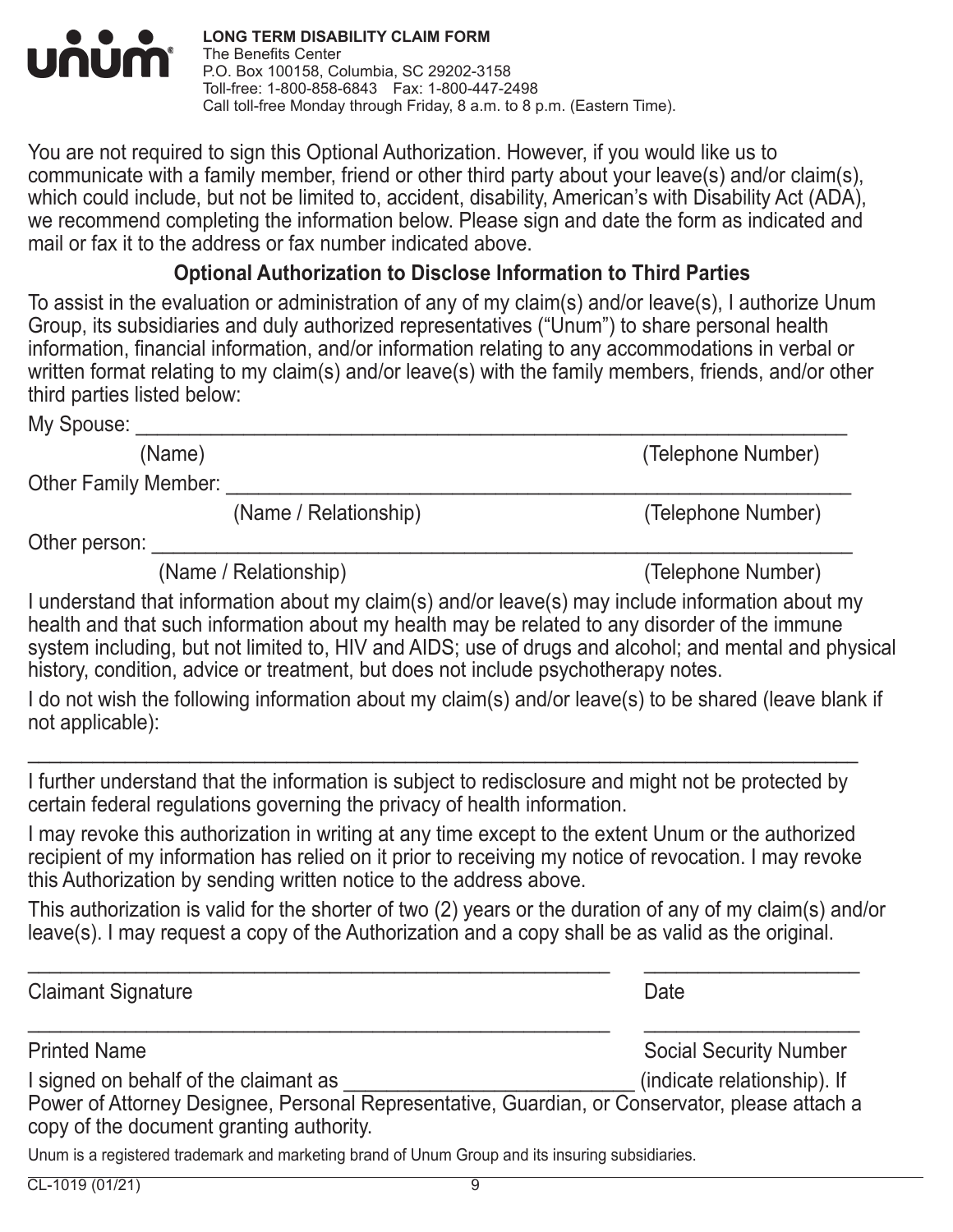

The Benefits Center P.O. Box 100158, Columbia, SC 29202-3158 Toll-free: 1-800-858-6843 Fax: 1-800-447-2498 Call toll-free Monday through Friday, 8 a.m. to 8 p.m. (Eastern Time).

# **EMPLOYER STATEMENT - To be completed by the Employer (PLEASE PRINT)**

| A. Information About the Employer                                                                                                                                         |  |  |  |  |      |                                                          |  |                        |                                 |                          |  |                                                                         |     |                          |  |  |                 |                                           |
|---------------------------------------------------------------------------------------------------------------------------------------------------------------------------|--|--|--|--|------|----------------------------------------------------------|--|------------------------|---------------------------------|--------------------------|--|-------------------------------------------------------------------------|-----|--------------------------|--|--|-----------------|-------------------------------------------|
| Employer Name                                                                                                                                                             |  |  |  |  |      |                                                          |  |                        |                                 |                          |  |                                                                         |     | Employer's Phone Number  |  |  |                 |                                           |
|                                                                                                                                                                           |  |  |  |  |      |                                                          |  |                        |                                 |                          |  |                                                                         |     |                          |  |  |                 |                                           |
| <b>Employer Address</b>                                                                                                                                                   |  |  |  |  |      |                                                          |  |                        |                                 |                          |  |                                                                         |     |                          |  |  |                 |                                           |
|                                                                                                                                                                           |  |  |  |  |      |                                                          |  |                        |                                 |                          |  | <b>State</b>                                                            |     |                          |  |  |                 |                                           |
| City                                                                                                                                                                      |  |  |  |  |      |                                                          |  |                        |                                 |                          |  |                                                                         | Zip |                          |  |  |                 |                                           |
| <b>Prior LTD Carrier Name</b>                                                                                                                                             |  |  |  |  |      |                                                          |  |                        |                                 |                          |  | Prior LTD Carrier Employee Effective Date                               |     |                          |  |  |                 | Prior LTD Carrier Policy Termination Date |
|                                                                                                                                                                           |  |  |  |  |      |                                                          |  |                        |                                 |                          |  |                                                                         |     |                          |  |  |                 |                                           |
| <b>B. Information About the Employee</b>                                                                                                                                  |  |  |  |  |      |                                                          |  |                        |                                 |                          |  |                                                                         |     |                          |  |  |                 |                                           |
| Employee's Name (Last Name, Suffix, First Name, MI)                                                                                                                       |  |  |  |  |      |                                                          |  |                        |                                 |                          |  |                                                                         |     |                          |  |  |                 |                                           |
|                                                                                                                                                                           |  |  |  |  |      |                                                          |  |                        |                                 |                          |  |                                                                         |     |                          |  |  |                 |                                           |
| <b>Employee's Address</b>                                                                                                                                                 |  |  |  |  |      |                                                          |  |                        |                                 |                          |  |                                                                         |     |                          |  |  |                 |                                           |
|                                                                                                                                                                           |  |  |  |  |      |                                                          |  |                        |                                 |                          |  |                                                                         |     |                          |  |  |                 |                                           |
| City                                                                                                                                                                      |  |  |  |  |      |                                                          |  |                        |                                 |                          |  | <b>State</b>                                                            | Zip |                          |  |  |                 |                                           |
|                                                                                                                                                                           |  |  |  |  |      |                                                          |  |                        |                                 |                          |  |                                                                         |     |                          |  |  |                 |                                           |
| Employee Telephone Number                                                                                                                                                 |  |  |  |  |      |                                                          |  | Social Security Number |                                 |                          |  |                                                                         |     | Date of Hire (mm/dd/yy)  |  |  |                 |                                           |
|                                                                                                                                                                           |  |  |  |  |      |                                                          |  |                        |                                 |                          |  |                                                                         |     |                          |  |  |                 |                                           |
| Please check all types of coverage this employee has with Unum and indicate the effective date of his/her coverage.<br>□ Short Term Disability __________                 |  |  |  |  |      |                                                          |  |                        | □ Long Term Disability          |                          |  |                                                                         |     | □ Individual Disability  |  |  |                 |                                           |
| $\Box$ Life Insurance                                                                                                                                                     |  |  |  |  |      |                                                          |  |                        |                                 |                          |  | <u> 1990 - Johann Barbara, m</u>                                        |     |                          |  |  |                 |                                           |
| D Voluntary Benefits Cancer/Critical Illness __________                                                                                                                   |  |  |  |  |      |                                                          |  |                        | □ Voluntary Benefits MedSupport |                          |  |                                                                         |     |                          |  |  |                 |                                           |
| Short Term Disability Policy Number   Division Number   Class Number   Division Description / Class Description                                                           |  |  |  |  |      |                                                          |  |                        |                                 |                          |  |                                                                         |     |                          |  |  |                 |                                           |
| Long Term Disability Policy Number                                                                                                                                        |  |  |  |  |      |                                                          |  |                        |                                 |                          |  | Division Number Class Number Division Description / Class Description   |     |                          |  |  |                 |                                           |
| Individual Disability Policy Number                                                                                                                                       |  |  |  |  |      |                                                          |  |                        |                                 |                          |  | Division Number Class Number   Division Description / Class Description |     |                          |  |  |                 |                                           |
| Life Insurance Policy Number                                                                                                                                              |  |  |  |  |      |                                                          |  |                        |                                 |                          |  | Division Number Class Number Division Description / Class Description   |     | <b>Basic Life Amount</b> |  |  |                 | Supplemental Life Amount                  |
| Date Last Worked (mm/dd/yy):                                                                                                                                              |  |  |  |  |      | Number of hours worked on date last worked:<br>Days/Week |  |                        | Hours/Day                       |                          |  | Regular Work Schedule<br>Hours/Week                                     |     |                          |  |  |                 |                                           |
| Check off regular work days: □ Sunday □ Monday □ Tuesday □ Wednesday □ Thursday □ Friday □ Saturday                                                                       |  |  |  |  |      |                                                          |  |                        |                                 |                          |  |                                                                         |     |                          |  |  |                 |                                           |
| If this is a Section 125/Cafeteria plan, indicate which option of coverage this employee has chosen.<br>Previous Plan Year                                                |  |  |  |  |      |                                                          |  |                        |                                 | <b>Current Plan Year</b> |  |                                                                         |     |                          |  |  |                 |                                           |
|                                                                                                                                                                           |  |  |  |  |      |                                                          |  | Option ________        |                                 |                          |  |                                                                         |     |                          |  |  | Option          |                                           |
| C. Information About the Employee's Occupation                                                                                                                            |  |  |  |  |      |                                                          |  |                        |                                 |                          |  |                                                                         |     |                          |  |  |                 |                                           |
| Occupation Title (please include a copy of the employee's job description):                                                                                               |  |  |  |  |      |                                                          |  |                        |                                 |                          |  |                                                                         |     |                          |  |  |                 |                                           |
| Primary duties of the employee's occupation on date last worked:                                                                                                          |  |  |  |  |      |                                                          |  |                        |                                 |                          |  |                                                                         |     |                          |  |  |                 |                                           |
| Employee's Pre-disability Work Status: $\Box$ Full-time $\Box$ Part-time $\Box$ Exempt $\Box$ Non-exempt $\Box$ Bargaining $\Box$ Non-bargaining                          |  |  |  |  |      |                                                          |  |                        |                                 |                          |  |                                                                         |     |                          |  |  |                 |                                           |
| Did the employee's occupational duties and/or hours change due to disability or medical condition prior to his/her last day worked? □ Yes □ No<br>If yes, please explain: |  |  |  |  |      |                                                          |  |                        |                                 |                          |  |                                                                         |     |                          |  |  |                 |                                           |
| Has employee returned to work? $\Box$ Yes $\Box$ No   If yes, date (mm/dd/yy):                                                                                            |  |  |  |  |      |                                                          |  |                        |                                 |                          |  | $\Box$ Full Time $\Box$ Part Time                                       |     |                          |  |  | Hours Per Week: |                                           |
| Has the employee's employment been terminated? $\Box$ Yes If yes, termination date (mm/dd/yy):                                                                            |  |  |  |  | □ No |                                                          |  |                        |                                 |                          |  |                                                                         |     |                          |  |  |                 |                                           |
| $CL-1019(01/21)$                                                                                                                                                          |  |  |  |  |      |                                                          |  |                        | 10                              |                          |  |                                                                         |     |                          |  |  |                 |                                           |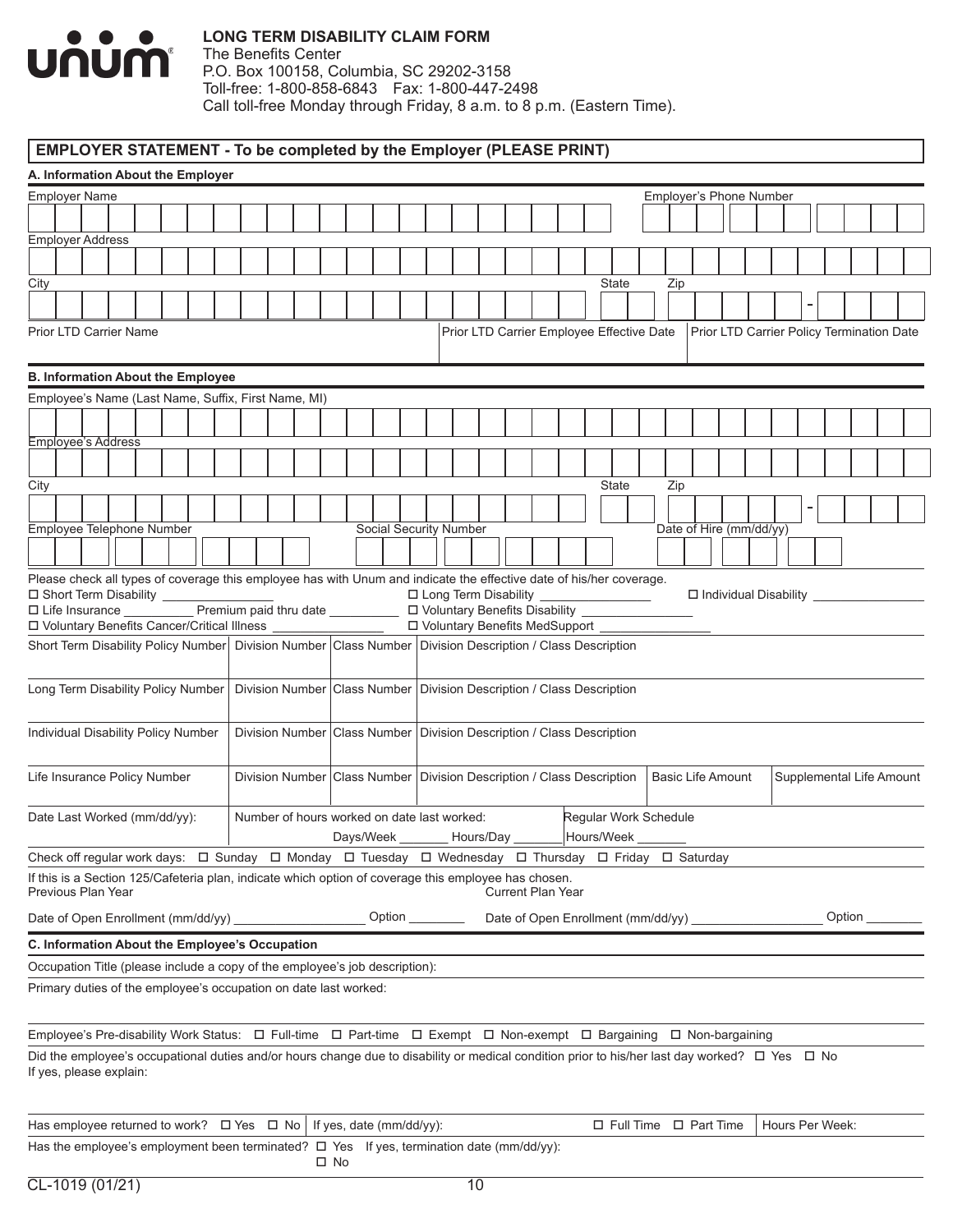# $\bullet$ <u>UNUM</u>

### **LONG TERM DISABILITY CLAIM FORM**

| <b>EMPLOYER STATEMENT (Continued)</b>                                                                                                                                                                                                                                                                                                                                                                                                                                                                                                                                                             |        |        |    |                                                                                                                       |  |  |                                                             |  |  |  |  |      |        |                |        |                           |  |                                              |  |                     |  |  |  |  |                          |  |  |  |
|---------------------------------------------------------------------------------------------------------------------------------------------------------------------------------------------------------------------------------------------------------------------------------------------------------------------------------------------------------------------------------------------------------------------------------------------------------------------------------------------------------------------------------------------------------------------------------------------------|--------|--------|----|-----------------------------------------------------------------------------------------------------------------------|--|--|-------------------------------------------------------------|--|--|--|--|------|--------|----------------|--------|---------------------------|--|----------------------------------------------|--|---------------------|--|--|--|--|--------------------------|--|--|--|
| Employee's Name (Last Name, Suffix, First Name, MI)                                                                                                                                                                                                                                                                                                                                                                                                                                                                                                                                               |        |        |    |                                                                                                                       |  |  |                                                             |  |  |  |  |      |        |                |        |                           |  |                                              |  |                     |  |  |  |  | Date of Birth (mm/dd/yy) |  |  |  |
|                                                                                                                                                                                                                                                                                                                                                                                                                                                                                                                                                                                                   |        |        |    |                                                                                                                       |  |  |                                                             |  |  |  |  |      |        |                |        |                           |  |                                              |  |                     |  |  |  |  |                          |  |  |  |
| D. Information About the Employee's Salary                                                                                                                                                                                                                                                                                                                                                                                                                                                                                                                                                        |        |        |    |                                                                                                                       |  |  |                                                             |  |  |  |  |      |        |                |        |                           |  |                                              |  |                     |  |  |  |  |                          |  |  |  |
| How was the employee paid prior to date last worked? Please check all that apply and indicate the amount paid.<br>$\Box$ Hourly<br>$\begin{picture}(20,10) \put(0,0){\vector(1,0){100}} \put(15,0){\vector(1,0){100}} \put(15,0){\vector(1,0){100}} \put(15,0){\vector(1,0){100}} \put(15,0){\vector(1,0){100}} \put(15,0){\vector(1,0){100}} \put(15,0){\vector(1,0){100}} \put(15,0){\vector(1,0){100}} \put(15,0){\vector(1,0){100}} \put(15,0){\vector(1,0){100}} \put(15,0){\vector(1,0){100}} \$<br>□ Weekly<br>$\begin{array}{c} \updownarrow \\ \downarrow \end{array}$<br>□ Bi-Weekly \$ |        |        |    |                                                                                                                       |  |  | $\Box$ Semi-Monthly<br>$\Box$ Bonuses<br>$\Box$ Commissions |  |  |  |  |      |        | \$             |        | \$<br>$\quad \  \  \, \$$ |  |                                              |  |                     |  |  |  |  |                          |  |  |  |
| Date paid through for (mm/dd/yy):<br>D Salary Continuation <b>CONSIDENT</b>                                                                                                                                                                                                                                                                                                                                                                                                                                                                                                                       |        |        |    |                                                                                                                       |  |  |                                                             |  |  |  |  |      |        |                |        |                           |  | Paid Time Off balance as of last day worked: |  |                     |  |  |  |  |                          |  |  |  |
| □ Vacation Pay<br>□ Accrued Sick pay<br>$\Box$ Other                                                                                                                                                                                                                                                                                                                                                                                                                                                                                                                                              |        |        |    | <u> La Carlo de la Carlo de la Carlo de la Carlo de la Carlo de la Carlo de la Carlo de la Carlo de la Carlo de l</u> |  |  |                                                             |  |  |  |  |      |        |                |        |                           |  | Sick Leave balance as of last day worked:    |  |                     |  |  |  |  |                          |  |  |  |
| Does the employee have an ownership interest in this business? $\Box$ Yes $\Box$ No   If yes, what is the % of ownership?                                                                                                                                                                                                                                                                                                                                                                                                                                                                         |        |        |    |                                                                                                                       |  |  |                                                             |  |  |  |  |      |        |                |        |                           |  |                                              |  |                     |  |  |  |  |                          |  |  |  |
| Type of business: □ Regular Corporation □ S Corporation □ Partnership □ Sole Proprietorship                                                                                                                                                                                                                                                                                                                                                                                                                                                                                                       |        |        |    |                                                                                                                       |  |  |                                                             |  |  |  |  |      |        |                |        |                           |  |                                              |  |                     |  |  |  |  |                          |  |  |  |
| Other than payments under this policy, will the employee be receiving any other income from you, such as K-1 earnings, bonuses, commissions, salary continua-<br>tion, PTO? □ Yes □ No                                                                                                                                                                                                                                                                                                                                                                                                            |        |        |    |                                                                                                                       |  |  |                                                             |  |  |  |  |      |        |                |        |                           |  |                                              |  |                     |  |  |  |  |                          |  |  |  |
| Financial Documentation: We are requesting this information so we can accurately calculate your employee's benefit. Please refer to the definition of earnings in<br>your policy and provide us with the appropriate payroll information.                                                                                                                                                                                                                                                                                                                                                         |        |        |    |                                                                                                                       |  |  |                                                             |  |  |  |  |      |        |                |        |                           |  |                                              |  |                     |  |  |  |  |                          |  |  |  |
| If your earnings definition is:                                                                                                                                                                                                                                                                                                                                                                                                                                                                                                                                                                   |        |        |    | Then we need:                                                                                                         |  |  |                                                             |  |  |  |  |      |        |                |        |                           |  |                                              |  |                     |  |  |  |  |                          |  |  |  |
| Salary Only/Current Earnings                                                                                                                                                                                                                                                                                                                                                                                                                                                                                                                                                                      |        |        |    | Payroll records or paystubs for the 3 months just prior to disability                                                 |  |  |                                                             |  |  |  |  |      |        |                |        |                           |  |                                              |  |                     |  |  |  |  |                          |  |  |  |
| Bonus/Commissions Included                                                                                                                                                                                                                                                                                                                                                                                                                                                                                                                                                                        |        |        |    | Payroll records for either 12 or 24 months (per your definition of earnings) just prior to disability                 |  |  |                                                             |  |  |  |  |      |        |                |        |                           |  |                                              |  |                     |  |  |  |  |                          |  |  |  |
| Other                                                                                                                                                                                                                                                                                                                                                                                                                                                                                                                                                                                             |        |        |    | Payroll documentation referenced in your definition of earnings (e.g. W-2, K-1, Schedule C, teacher contract, etc.)   |  |  |                                                             |  |  |  |  |      |        |                |        |                           |  |                                              |  |                     |  |  |  |  |                          |  |  |  |
| E. Information Needed for Calculation of FICA                                                                                                                                                                                                                                                                                                                                                                                                                                                                                                                                                     |        |        |    |                                                                                                                       |  |  |                                                             |  |  |  |  |      |        |                |        |                           |  |                                              |  |                     |  |  |  |  |                          |  |  |  |
| What percent of the Long Term Disability benefit is taxable? $\%$                                                                                                                                                                                                                                                                                                                                                                                                                                                                                                                                 |        |        |    |                                                                                                                       |  |  |                                                             |  |  |  |  |      |        |                |        |                           |  |                                              |  |                     |  |  |  |  |                          |  |  |  |
| [See IRS Publication 15-A Employer's Supplemental Tax Guide, Section 6, Sick Pay Reporting and/or IRS Revenue Ruling 2004-55 for more information on<br>calculating the taxable percent.]<br>Note: We will assume the benefit is 100% taxable if this information is not provided.                                                                                                                                                                                                                                                                                                                |        |        |    |                                                                                                                       |  |  |                                                             |  |  |  |  |      |        |                |        |                           |  |                                              |  |                     |  |  |  |  |                          |  |  |  |
| What percent of the Individual Disability benefit is taxable? _________                                                                                                                                                                                                                                                                                                                                                                                                                                                                                                                           |        |        |    |                                                                                                                       |  |  |                                                             |  |  |  |  | $\%$ |        |                |        |                           |  |                                              |  |                     |  |  |  |  |                          |  |  |  |
| [See IRS Publication 15-A Employer's Supplemental Tax Guide, Section 6, Sick Pay Reporting and/or IRS Revenue Ruling 2004-55 for more information on<br>calculating the taxable percent.]<br>Note: We will assume the benefit is 100% taxable if this information is not provided.                                                                                                                                                                                                                                                                                                                |        |        |    |                                                                                                                       |  |  |                                                             |  |  |  |  |      |        |                |        |                           |  |                                              |  |                     |  |  |  |  |                          |  |  |  |
| Year to Date Earnings (from January 1 to the present for FICA Deductions) \$                                                                                                                                                                                                                                                                                                                                                                                                                                                                                                                      |        |        |    |                                                                                                                       |  |  |                                                             |  |  |  |  |      |        |                |        |                           |  |                                              |  |                     |  |  |  |  |                          |  |  |  |
| F. Information About Other Disability Income                                                                                                                                                                                                                                                                                                                                                                                                                                                                                                                                                      |        |        |    |                                                                                                                       |  |  |                                                             |  |  |  |  |      |        |                |        |                           |  |                                              |  |                     |  |  |  |  |                          |  |  |  |
| Is employee<br>eligible for:                                                                                                                                                                                                                                                                                                                                                                                                                                                                                                                                                                      | Yes    | No     |    |                                                                                                                       |  |  | If yes, weekly or<br>monthly amount                         |  |  |  |  |      |        | Weekly Monthly |        |                           |  |                                              |  | Date benefits begin |  |  |  |  | Date benefits end        |  |  |  |
| <b>Salary Continuation</b>                                                                                                                                                                                                                                                                                                                                                                                                                                                                                                                                                                        | □      | $\Box$ | \$ |                                                                                                                       |  |  |                                                             |  |  |  |  |      | $\Box$ |                | $\Box$ |                           |  |                                              |  |                     |  |  |  |  |                          |  |  |  |
| Short Term Disability                                                                                                                                                                                                                                                                                                                                                                                                                                                                                                                                                                             | $\Box$ | $\Box$ | \$ |                                                                                                                       |  |  |                                                             |  |  |  |  |      | □      |                | □      |                           |  |                                              |  |                     |  |  |  |  |                          |  |  |  |
| <b>State Disability</b>                                                                                                                                                                                                                                                                                                                                                                                                                                                                                                                                                                           | □      | $\Box$ | \$ |                                                                                                                       |  |  |                                                             |  |  |  |  |      | $\Box$ |                | $\Box$ |                           |  |                                              |  |                     |  |  |  |  |                          |  |  |  |
| <b>Other Disability Benefits</b>                                                                                                                                                                                                                                                                                                                                                                                                                                                                                                                                                                  | $\Box$ | $\Box$ | \$ |                                                                                                                       |  |  |                                                             |  |  |  |  |      | $\Box$ |                | $\Box$ |                           |  |                                              |  |                     |  |  |  |  |                          |  |  |  |
| Social Security<br>Disability Insurance                                                                                                                                                                                                                                                                                                                                                                                                                                                                                                                                                           | □      | $\Box$ | \$ |                                                                                                                       |  |  |                                                             |  |  |  |  |      | □      |                | $\Box$ |                           |  |                                              |  |                     |  |  |  |  |                          |  |  |  |
| Workers' Compensation                                                                                                                                                                                                                                                                                                                                                                                                                                                                                                                                                                             | $\Box$ | $\Box$ | \$ |                                                                                                                       |  |  |                                                             |  |  |  |  |      | $\Box$ |                | $\Box$ |                           |  |                                              |  |                     |  |  |  |  |                          |  |  |  |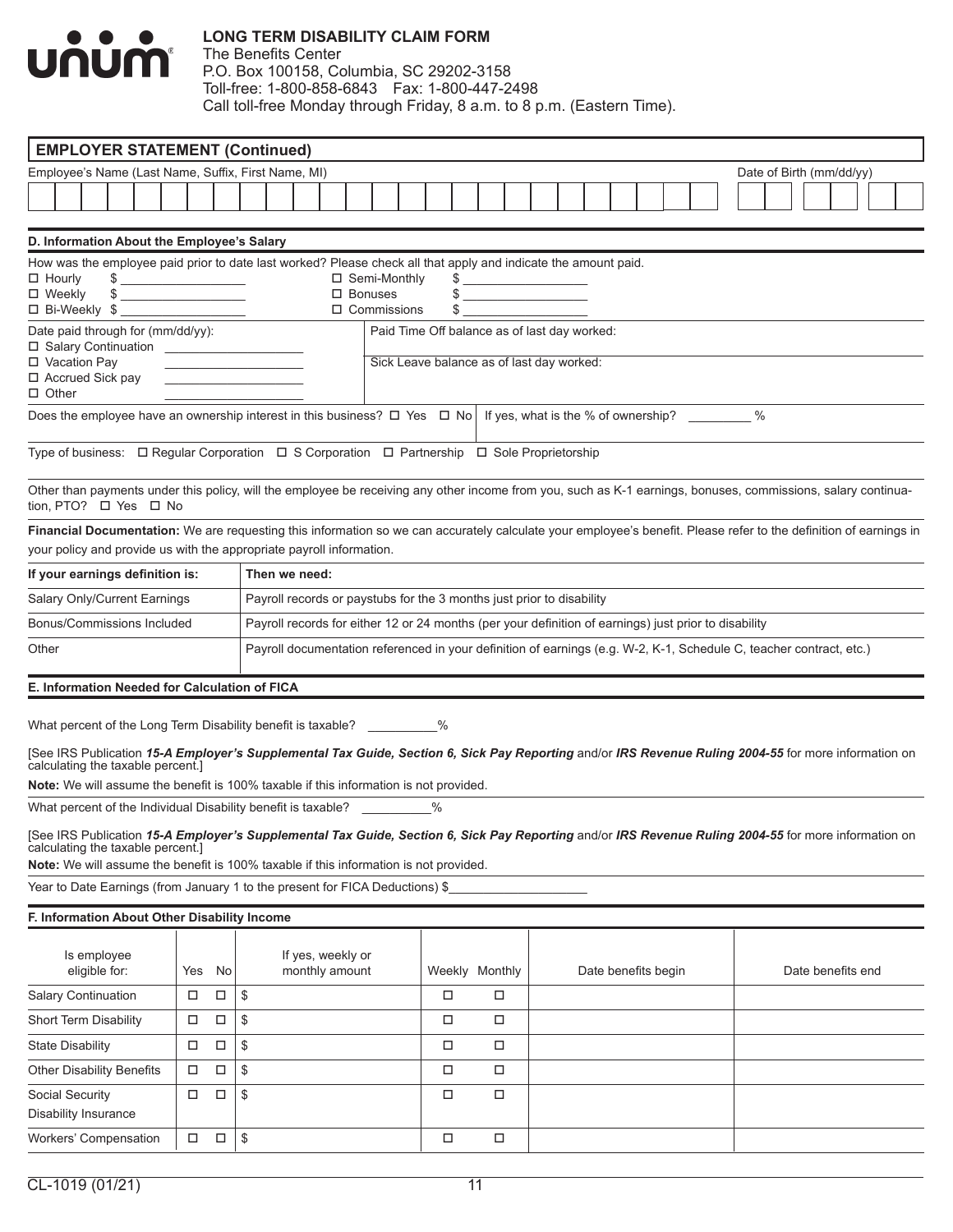

| Employee's Name (Last Name, Suffix, First Name, MI)<br>Date of Birth (mm/dd/yy)<br>Is the claim the result of a work related injury or illness? $\Box$ Yes $\Box$ No<br>If yes, has a Workers' Compensation claim been filed? □ Yes □ No<br>If yes, name of Workers' Compensation carrier<br><b>Telephone Number</b> | <b>EMPLOYER STATEMENT (Continued)</b> |  |  |  |  |  |  |  |  |  |  |  |  |  |
|----------------------------------------------------------------------------------------------------------------------------------------------------------------------------------------------------------------------------------------------------------------------------------------------------------------------|---------------------------------------|--|--|--|--|--|--|--|--|--|--|--|--|--|
|                                                                                                                                                                                                                                                                                                                      |                                       |  |  |  |  |  |  |  |  |  |  |  |  |  |
|                                                                                                                                                                                                                                                                                                                      |                                       |  |  |  |  |  |  |  |  |  |  |  |  |  |
|                                                                                                                                                                                                                                                                                                                      |                                       |  |  |  |  |  |  |  |  |  |  |  |  |  |
|                                                                                                                                                                                                                                                                                                                      |                                       |  |  |  |  |  |  |  |  |  |  |  |  |  |
|                                                                                                                                                                                                                                                                                                                      |                                       |  |  |  |  |  |  |  |  |  |  |  |  |  |
|                                                                                                                                                                                                                                                                                                                      |                                       |  |  |  |  |  |  |  |  |  |  |  |  |  |
| Address of Carrier<br>Fax Number                                                                                                                                                                                                                                                                                     |                                       |  |  |  |  |  |  |  |  |  |  |  |  |  |
|                                                                                                                                                                                                                                                                                                                      |                                       |  |  |  |  |  |  |  |  |  |  |  |  |  |
| Zip<br>State                                                                                                                                                                                                                                                                                                         |                                       |  |  |  |  |  |  |  |  |  |  |  |  |  |
| City                                                                                                                                                                                                                                                                                                                 |                                       |  |  |  |  |  |  |  |  |  |  |  |  |  |
|                                                                                                                                                                                                                                                                                                                      |                                       |  |  |  |  |  |  |  |  |  |  |  |  |  |
| If a Workers' Compensation claim has been denied, please submit a copy of denial with this claim.                                                                                                                                                                                                                    |                                       |  |  |  |  |  |  |  |  |  |  |  |  |  |
| G. Information About Your Pension Plan: This information is necessary to ensure the benefit is calculated accurately. (Do not complete for a maternity claim.)                                                                                                                                                       |                                       |  |  |  |  |  |  |  |  |  |  |  |  |  |
| Do you have a pension plan?  □ Yes □ No If yes, what type? □ PERS/STRS \$<br>$\Box$ Defined benefit                                                                                                                                                                                                                  |                                       |  |  |  |  |  |  |  |  |  |  |  |  |  |
| □ Cash Balance □ 401(k)/403(b) □ Profit Sharing □ Money Purchase Plan/401A □ Other: (specify)                                                                                                                                                                                                                        |                                       |  |  |  |  |  |  |  |  |  |  |  |  |  |
| □ Yes □ No<br>Is the employee eligible for your pension plan?<br>What percentage does the employee contribute?<br>If eligible, does the employee participate?<br>%<br>□ Yes □ No                                                                                                                                     |                                       |  |  |  |  |  |  |  |  |  |  |  |  |  |
|                                                                                                                                                                                                                                                                                                                      |                                       |  |  |  |  |  |  |  |  |  |  |  |  |  |
| If yes, what is the earliest age or date the employee is eligible to withdraw?                                                                                                                                                                                                                                       |                                       |  |  |  |  |  |  |  |  |  |  |  |  |  |
|                                                                                                                                                                                                                                                                                                                      |                                       |  |  |  |  |  |  |  |  |  |  |  |  |  |
|                                                                                                                                                                                                                                                                                                                      |                                       |  |  |  |  |  |  |  |  |  |  |  |  |  |
| H. Information About Your Rehire or Return-to-Work Program                                                                                                                                                                                                                                                           |                                       |  |  |  |  |  |  |  |  |  |  |  |  |  |
| If the employee is released to return to work in restricted duty, are you willing to discuss accommodations? $\Box$ Yes $\Box$ No                                                                                                                                                                                    |                                       |  |  |  |  |  |  |  |  |  |  |  |  |  |
| If yes, whom should we contact to discuss a return-to-work plan?                                                                                                                                                                                                                                                     |                                       |  |  |  |  |  |  |  |  |  |  |  |  |  |
| Name                                                                                                                                                                                                                                                                                                                 |                                       |  |  |  |  |  |  |  |  |  |  |  |  |  |
|                                                                                                                                                                                                                                                                                                                      |                                       |  |  |  |  |  |  |  |  |  |  |  |  |  |
|                                                                                                                                                                                                                                                                                                                      |                                       |  |  |  |  |  |  |  |  |  |  |  |  |  |
| Title<br>Telephone Number                                                                                                                                                                                                                                                                                            |                                       |  |  |  |  |  |  |  |  |  |  |  |  |  |
|                                                                                                                                                                                                                                                                                                                      |                                       |  |  |  |  |  |  |  |  |  |  |  |  |  |
| FRAUD NOTICE: Any person who knowingly files a statement of claim containing false or misleading                                                                                                                                                                                                                     |                                       |  |  |  |  |  |  |  |  |  |  |  |  |  |
| information is subject to criminal and civil penalties. This includes the Employer portion of the claim form.                                                                                                                                                                                                        |                                       |  |  |  |  |  |  |  |  |  |  |  |  |  |
| I. Signature of Benefit Administrator (Please Print)                                                                                                                                                                                                                                                                 |                                       |  |  |  |  |  |  |  |  |  |  |  |  |  |
| The above statements are true and complete to the best of my knowledge and belief.                                                                                                                                                                                                                                   |                                       |  |  |  |  |  |  |  |  |  |  |  |  |  |
| Name of Person Completing Form                                                                                                                                                                                                                                                                                       |                                       |  |  |  |  |  |  |  |  |  |  |  |  |  |
|                                                                                                                                                                                                                                                                                                                      |                                       |  |  |  |  |  |  |  |  |  |  |  |  |  |
| Title of Person Completing Form                                                                                                                                                                                                                                                                                      |                                       |  |  |  |  |  |  |  |  |  |  |  |  |  |
| <b>Fax Number</b>                                                                                                                                                                                                                                                                                                    |                                       |  |  |  |  |  |  |  |  |  |  |  |  |  |
| Employer Tax ID Number<br><b>Telephone Number</b>                                                                                                                                                                                                                                                                    |                                       |  |  |  |  |  |  |  |  |  |  |  |  |  |
| E-mail Address                                                                                                                                                                                                                                                                                                       |                                       |  |  |  |  |  |  |  |  |  |  |  |  |  |
|                                                                                                                                                                                                                                                                                                                      |                                       |  |  |  |  |  |  |  |  |  |  |  |  |  |
| <b>Signature</b><br><b>Date</b>                                                                                                                                                                                                                                                                                      |                                       |  |  |  |  |  |  |  |  |  |  |  |  |  |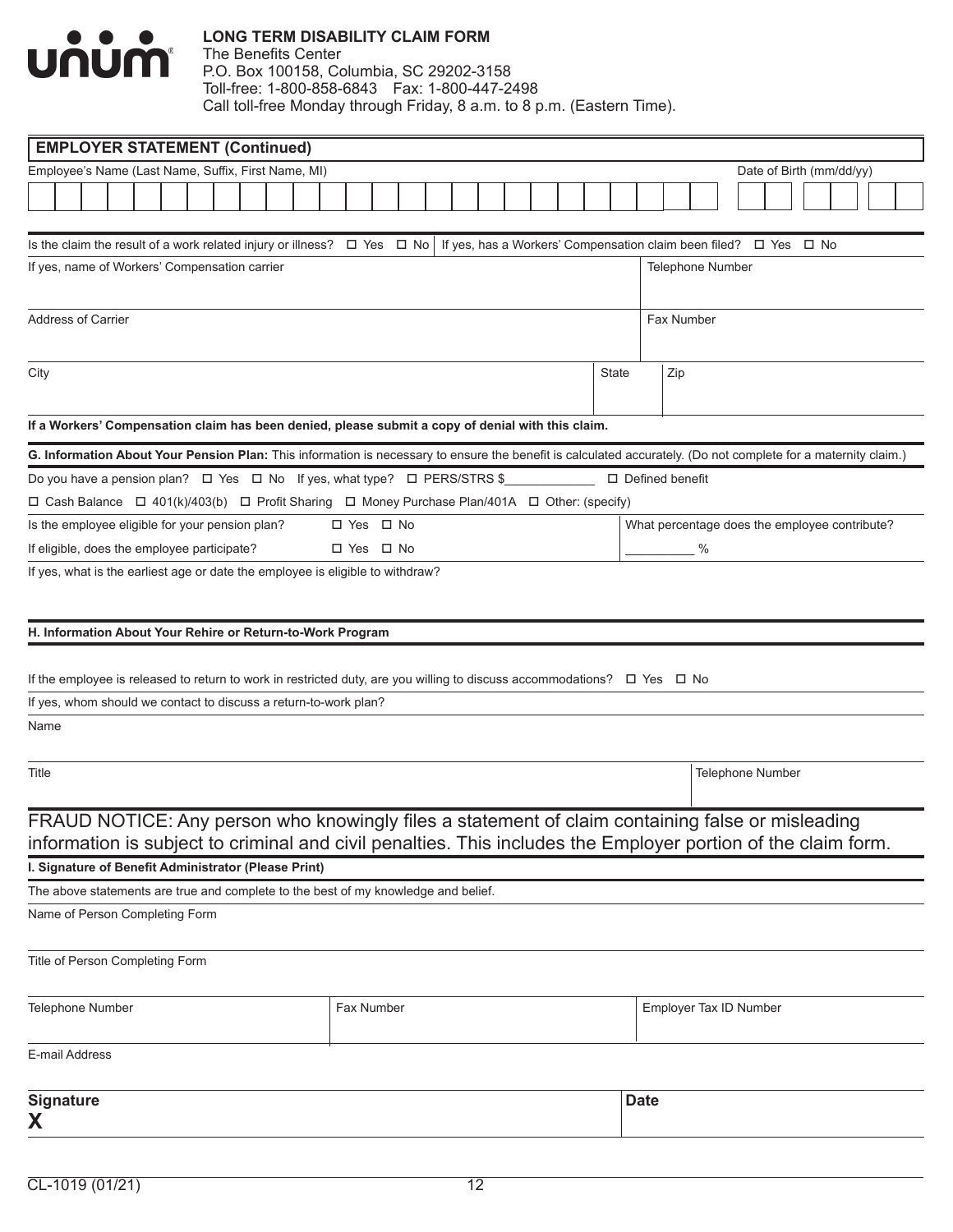

The Benefits Center P.O. Box 100158, Columbia, SC 29202-3158 Toll-free: 1-800-858-6843 Fax: 1-800-447-2498 Call toll-free Monday through Friday, 8 a.m. to 8 p.m. (Eastern Time).

### **ATTENDING PHYSICIAN STATEMENT (PLEASE PRINT)**

#### **TO BE COMPLETED BY PHYSICIAN OR TREATING PROVIDER**

**Instructions:** Please complete, sign and date this form. The purpose of this form is to assist us in making a disability determination. Please complete all questions on this form and provide copies of supporting reports, such as office notes, medical records, medication logs, consultations and/or testing. Be sure to sign and date this form in Section D.

| Name of Patient (Last Name, Suffix, First Name, MI) |  |  |  |  |  |                          |  |  |  |  |  |  |  | <b>Social Security Number</b> |  |  |  |
|-----------------------------------------------------|--|--|--|--|--|--------------------------|--|--|--|--|--|--|--|-------------------------------|--|--|--|
|                                                     |  |  |  |  |  |                          |  |  |  |  |  |  |  |                               |  |  |  |
| Date of Birth (mm/dd/yy)                            |  |  |  |  |  | Patient Telephone Number |  |  |  |  |  |  |  |                               |  |  |  |
|                                                     |  |  |  |  |  |                          |  |  |  |  |  |  |  |                               |  |  |  |
| <b>Employer Name</b>                                |  |  |  |  |  |                          |  |  |  |  |  |  |  |                               |  |  |  |
|                                                     |  |  |  |  |  |                          |  |  |  |  |  |  |  |                               |  |  |  |
|                                                     |  |  |  |  |  |                          |  |  |  |  |  |  |  |                               |  |  |  |

#### **A. Patient Information**

| $(mm/dd/yy)$ : |  | Date of first visit for this current condition(s) Date of last office visit (mm/dd/yy): Date of next office visit (mm/dd/yy): Did you advise your patient to stop working?<br>∟ No<br>□ Yes |
|----------------|--|---------------------------------------------------------------------------------------------------------------------------------------------------------------------------------------------|
|                |  |                                                                                                                                                                                             |
|                |  | If yes, effective when? (mm/dd/yy):                                                                                                                                                         |
|                |  |                                                                                                                                                                                             |
|                |  |                                                                                                                                                                                             |
|                |  |                                                                                                                                                                                             |

Has the patient been treated for the same/similar condition in the past?  $\Box$  Yes  $\Box$  No  $\Box$  Unknown

| If yes, please provide treatment dates (mm/dd/yy): From                      | Throuah           |                               |
|------------------------------------------------------------------------------|-------------------|-------------------------------|
| Is the patient's condition work related? $\Box$ Yes $\Box$ No $\Box$ Unknown | Patient's Height: | <sup>∣</sup> Patient's Weight |

What is the primary diagnosis that may impact your patient's functional capacity?

| Please include primary ICD or DSM codes                                                             | ICD Code:    |                        |  |
|-----------------------------------------------------------------------------------------------------|--------------|------------------------|--|
|                                                                                                     | DSM:         |                        |  |
| What are the other diagnoses that may impact your patient's functional capacity?                    | $\square$ NA |                        |  |
| Secondary Diagnosis:                                                                                | ICD Code:    |                        |  |
|                                                                                                     |              |                        |  |
| Secondary Diagnosis:                                                                                | ICD Code:    |                        |  |
| Has the patient been hospitalized? $\Box$ Yes $\Box$ No If yes, date hospitalized (mm/dd/yy):       |              | through (mm/dd/yy):    |  |
| Was surgery performed? $\Box$ Yes $\Box$ No If yes, what procedure was performed?<br>$(mm/dd/yy)$ : | CPT Code:    | Date Surgery Performed |  |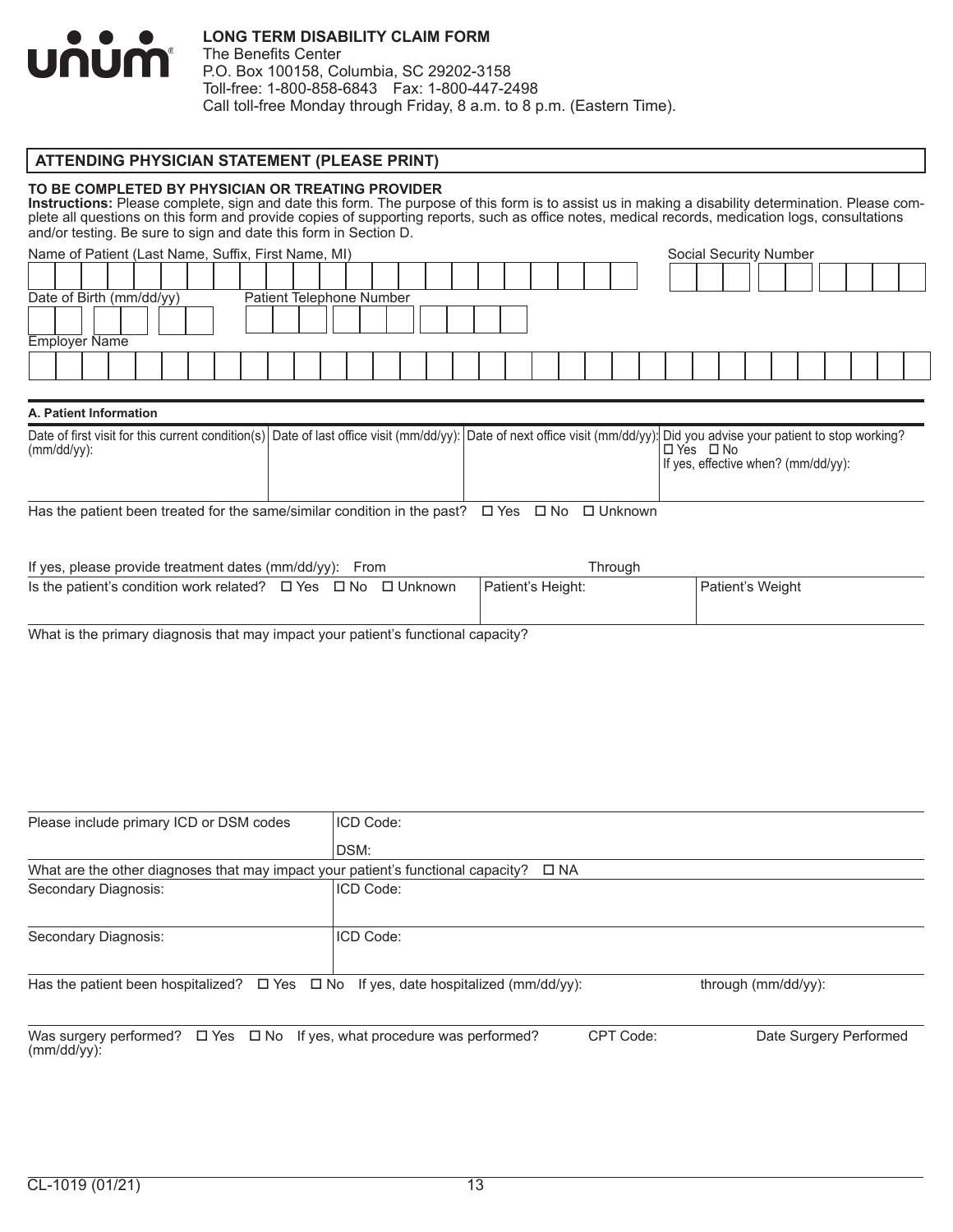| .<br><b>UNUM</b> | <b>LONG TERM DISABILITY CLAIM FORM</b><br>The Benefits Center<br>P.O. Box 100158, Columbia, SC 29202-3158 |
|------------------|-----------------------------------------------------------------------------------------------------------|
|                  | Toll-free: 1-800-858-6843    Fax: 1-800-447-2498                                                          |
|                  | Call toll-free Monday through Friday, 8 a.m. to 8 p.m. (Eastern Time).                                    |

| <b>ATTENDING PHYSICIAN STATEMENT (Continued)</b> |                          |  |  |  |
|--------------------------------------------------|--------------------------|--|--|--|
| Patient's Name                                   | Date of Birth (mm/dd/vv) |  |  |  |
|                                                  |                          |  |  |  |
| <b>B. Functional Capacity</b>                    |                          |  |  |  |

If your patient *does not* have physical and/or behavioral health RESTRICTIONS (activities patient should not do) and/or LIMITATIONS (activities patient cannot do), please initial here \_\_\_\_\_\_\_\_\_\_\_\_\_\_\_ and go to *SECTION D.*

**Please note:** When considering a standard 8 hour workday with breaks (approximately every two hours) please quantify terms that may not be uniformly understood such as "prolonged", "repetitive", "light-duty", "heavy lifting", or "stressful situations". In addition, never means not at all, occasional means more than never but less than 33% of the time; frequent means 34-66% of the time, and constant means 67-100% of the time.

#### **Physical Restrictions and/or Limitations**

If your patient has CURRENT PHYSICAL RESTRICTIONS (activities patient should not do) and/or PHYSICAL LIMITATIONS (activities patient cannot do) list below. Please be specific and understand that a reply of "no work" or "totally disabled" will not enable us to evaluate your patient's claim for benefits and may result in us having to contact you for clarification.

Please provide the duration of these restrictions and limitations. From (mm/dd/yy): \_\_\_\_\_\_\_\_\_\_\_\_\_ To (mm/dd/yy):

#### **Behavioral Health Restrictions and/or Limitations**

If your patient has CURRENT BEHAVIORAL HEALTH RESTRICTIONS (activities patient should not do) and/or BEHAVIORAL HEALTH LIMITATIONS (activities patient cannot do) please list below. Please be specific and understand that a reply of "no work" or "totally disabled" will not enable us to evaluate your patient's claim for benefits and may result in us having to contact you for clarification.

Please provide the duration of these restrictions and limitations. From (mm/dd/yy): \_\_\_\_\_\_\_\_\_\_\_\_ To (mm/dd/yy):

What diagnostic or clinical findings support your patient's restrictions and/or limitations as noted above?

What is your treatment plan? Please include all medications.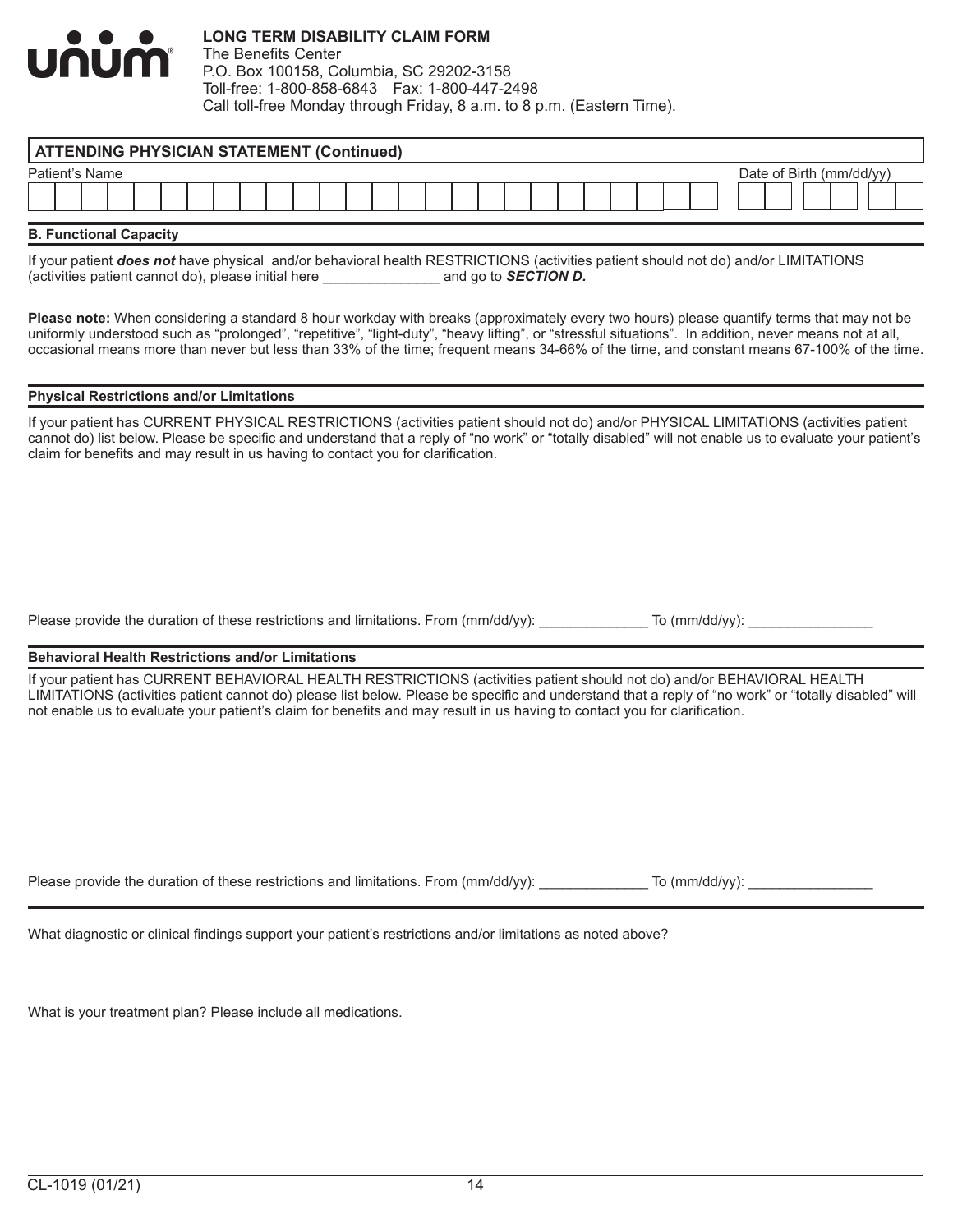

The Benefits Center P.O. Box 100158, Columbia, SC 29202-3158 Toll-free: 1-800-858-6843 Fax: 1-800-447-2498 Call toll-free Monday through Friday, 8 a.m. to 8 p.m. (Eastern Time).

| <b>ATTENDING PHYSICIAN STATEMENT (Continued)</b>     |           |                                                                                                                            |  |  |
|------------------------------------------------------|-----------|----------------------------------------------------------------------------------------------------------------------------|--|--|
| Patient's Name                                       |           | Date of Birth (mm/dd/yy)                                                                                                   |  |  |
|                                                      |           |                                                                                                                            |  |  |
| C. Other Treating Providers, Facilities or Hospitals |           |                                                                                                                            |  |  |
|                                                      |           | Please provide complete name, contact information and specialty of any other treating physicians, facilities or hospitals. |  |  |
| Name                                                 | Specialty | City, State                                                                                                                |  |  |
|                                                      |           |                                                                                                                            |  |  |
|                                                      |           |                                                                                                                            |  |  |
|                                                      |           |                                                                                                                            |  |  |
|                                                      |           |                                                                                                                            |  |  |
|                                                      |           |                                                                                                                            |  |  |
|                                                      |           |                                                                                                                            |  |  |

FRAUD NOTICE: Any person who knowingly files a statement of claim containing false or misleading information is subject to criminal and civil penalties. This includes Attending Physician portion of the claim form.

### **D. Signature of Attending Physician**

| The above statements are true and complete to the best of my knowledge and belief. |  |
|------------------------------------------------------------------------------------|--|
| Physician Name (Last Name, First Name, MI, Suffix) Please Print                    |  |

| <b>Medical Specialty</b>                                                                   |            | Degree |       |                            |
|--------------------------------------------------------------------------------------------|------------|--------|-------|----------------------------|
|                                                                                            |            |        |       |                            |
| Address                                                                                    |            |        |       |                            |
|                                                                                            |            |        |       |                            |
| City                                                                                       |            |        | State | Zip                        |
|                                                                                            |            |        |       |                            |
| Telephone Number                                                                           | Fax Number |        |       | Physician's Tax ID Number: |
|                                                                                            |            |        |       |                            |
| Are you related to this patient?<br>$\Box$ Yes If yes, what is the relationship? $\Box$ No |            |        |       |                            |
|                                                                                            |            |        |       |                            |
| <b>Signature of Physician</b>                                                              |            |        |       | <b>Date</b>                |

**X**